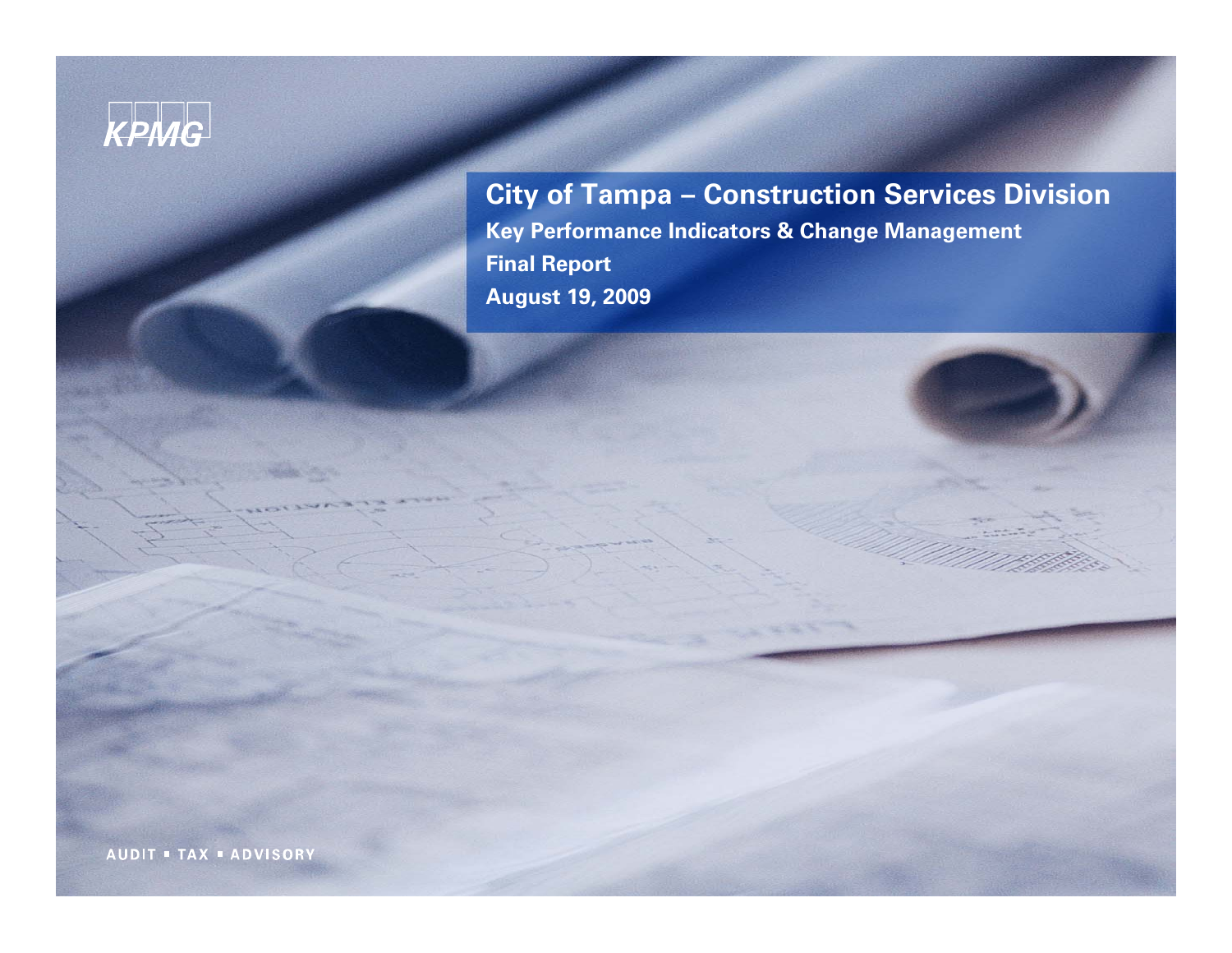## **Table of Contents**

| <b>Project Overview</b>                    | Section 1 |
|--------------------------------------------|-----------|
| <b>Performance Framework and KPIs</b>      | Section 2 |
| <b>Gathering and Analyzing Information</b> | Section 3 |
| <b>Project Outcomes</b>                    | Section 4 |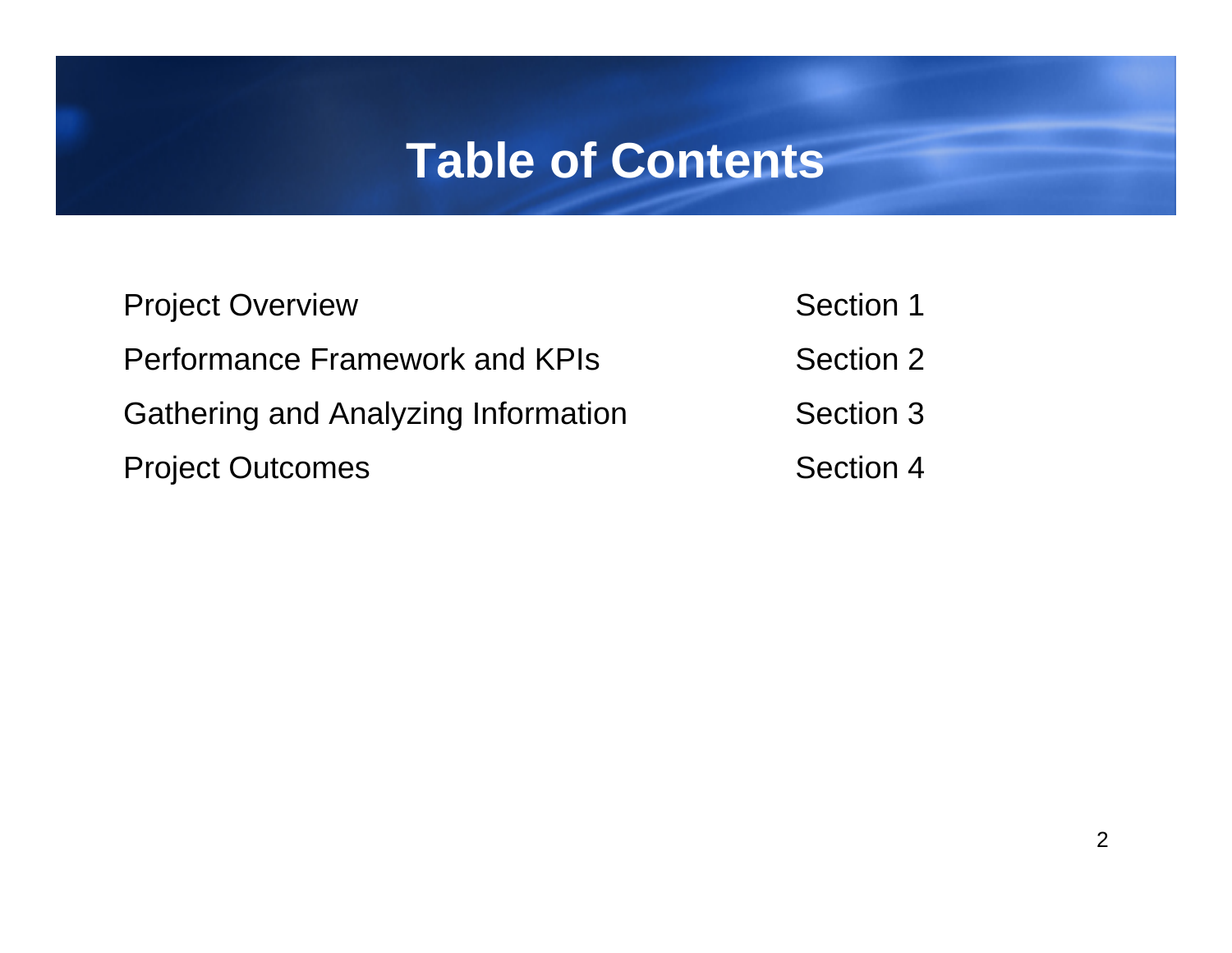<span id="page-2-0"></span>

# **Project Overview**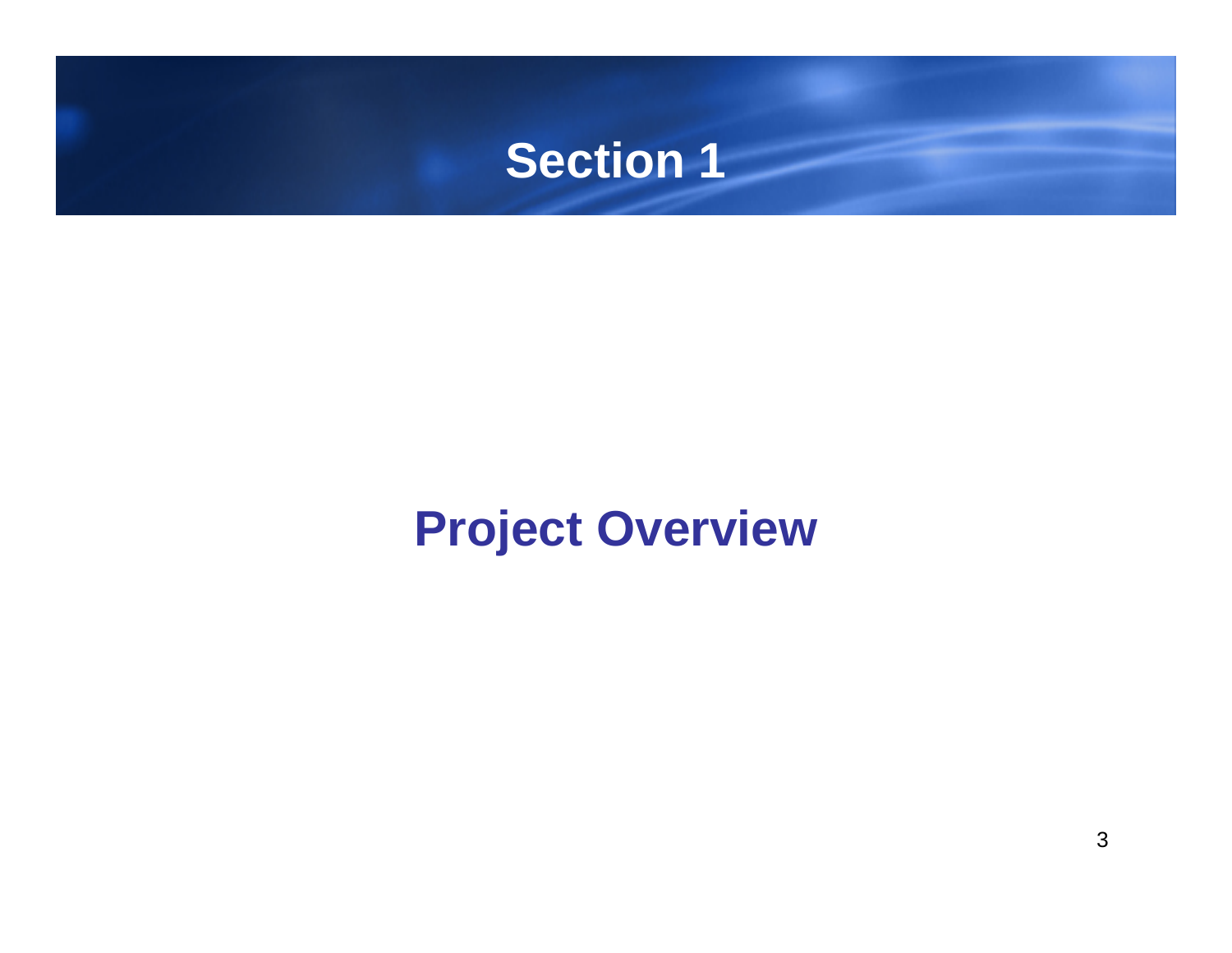#### **Project Overview**

<span id="page-3-0"></span>KPMG LLP (KPMG) was engaged by the City of Tampa Construction Services Division (CSD) to provide change management support including identifying key performance indicators (KPIs) for the Division. Project activities included the following:

- Assisting CSD personnel with an overview of KPIs and performance frameworks and how KPIs are aligned to the CSD business strategy
- Providing change management advisory services
- Gathering data from
	- $\triangleright$  Key stakeholder groups
	- $\triangleright$  Existing records
	- ¾Industry leading practices
	- $\triangleright$  Other municipalities
- Analyzing information collected at stakeholder interviews and analysis of CSD historical plan review information
- Preparing recommended KPIs and process improvements
- Assisting CSD identify next steps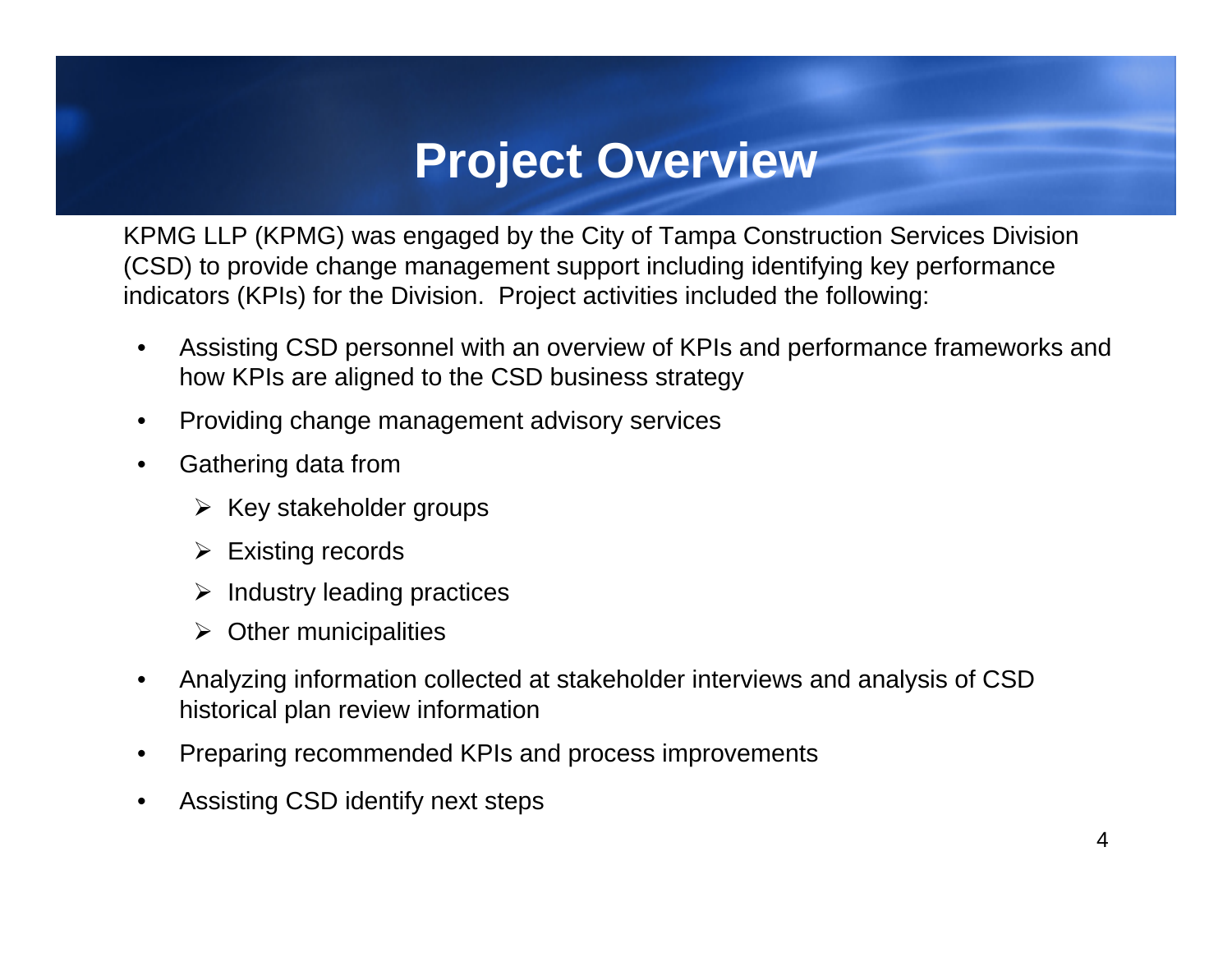

## **Performance Framework and KPIs**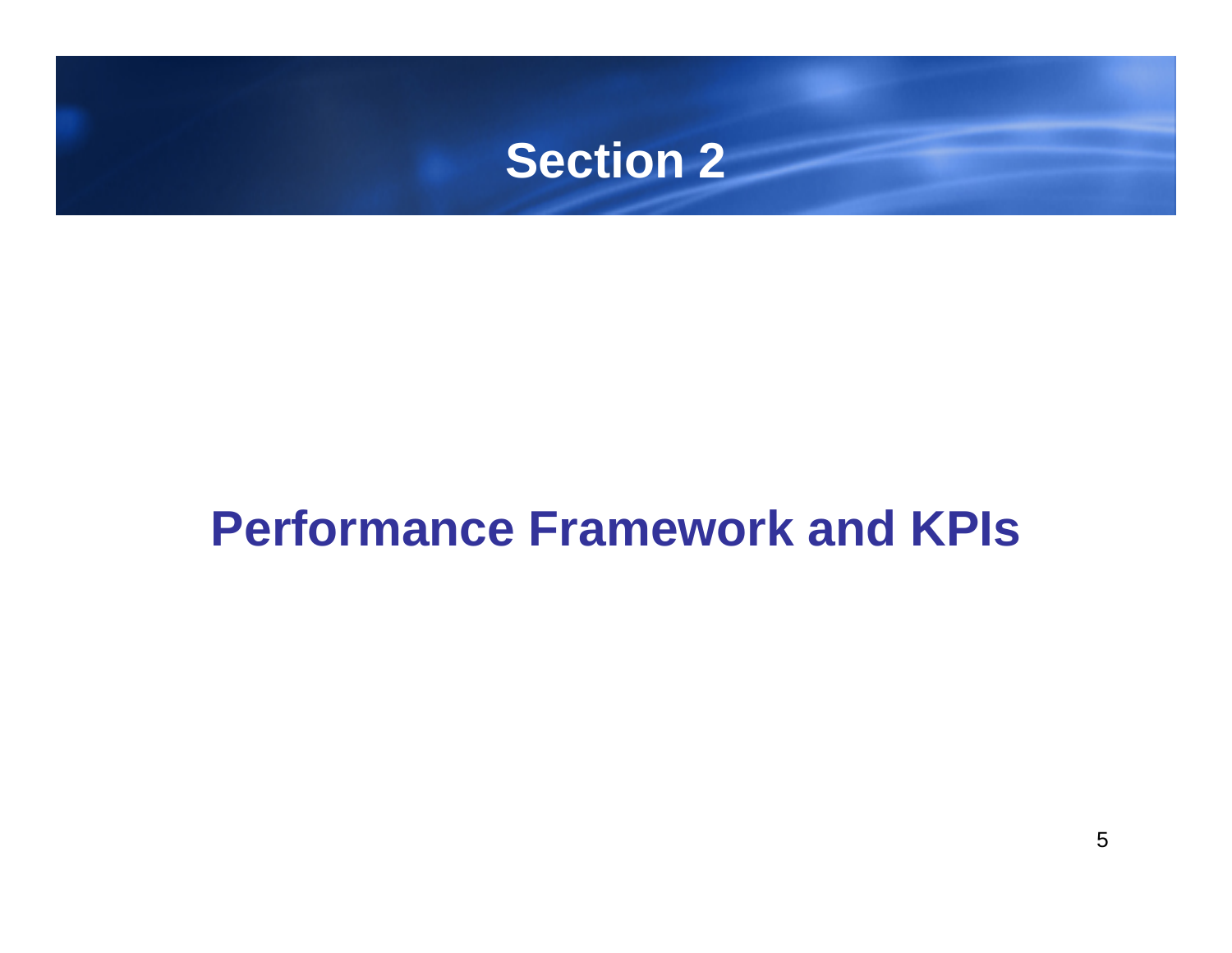#### **Performance Framework**



KPMG assisted CSD with an overview of Performance Management Frameworks and how CSD can implement KPIs that align with CSD's business strategy.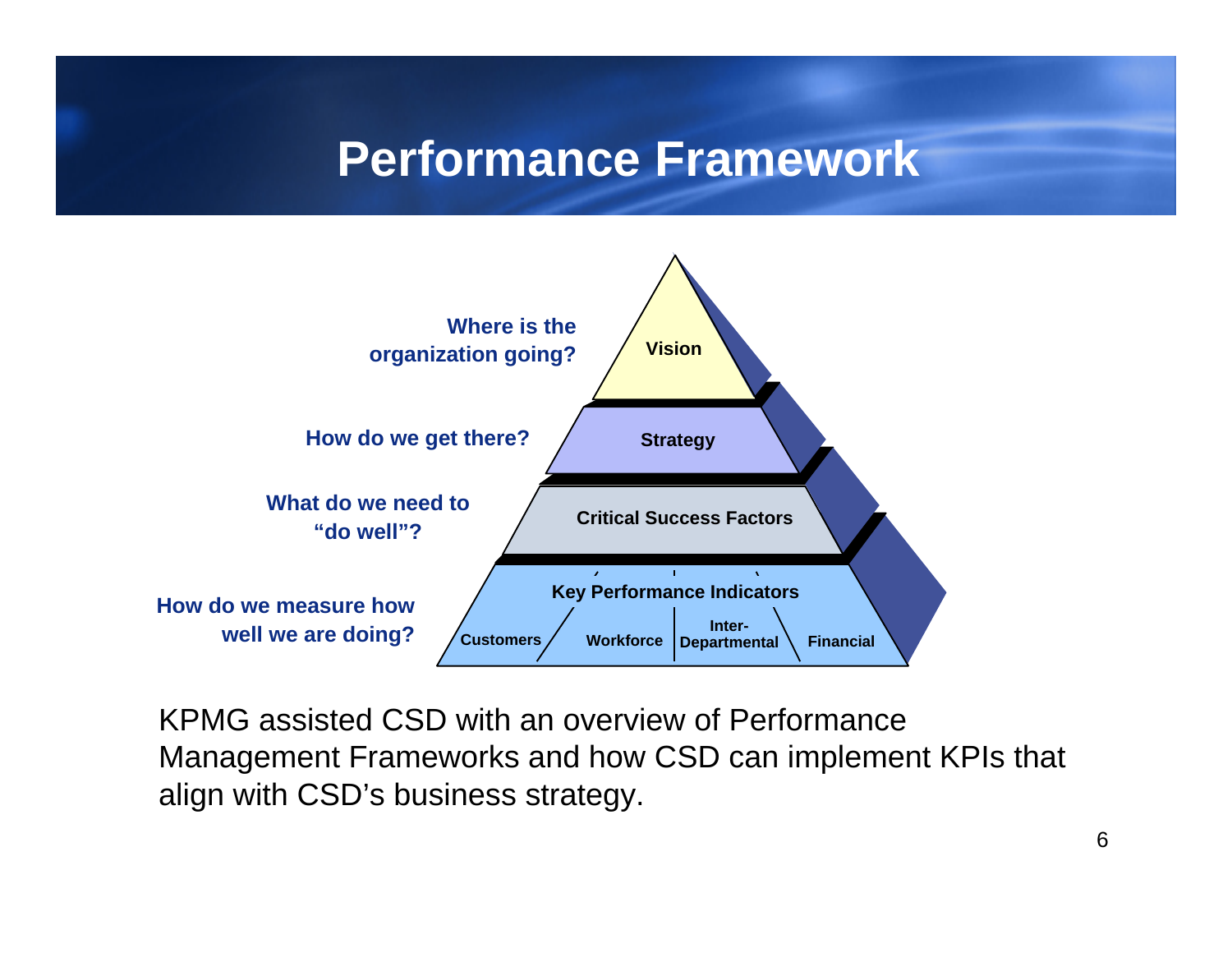# **Linking Vision to KPIs**

| <b>Vision</b>                   | <b>CSD's "Vision"</b> is to be a team of dedicated professionals<br>working for the benefit of our community in a state-of-the-art<br>environment, and to be universally recognized as a leader in<br>our industry." |
|---------------------------------|----------------------------------------------------------------------------------------------------------------------------------------------------------------------------------------------------------------------|
|                                 |                                                                                                                                                                                                                      |
| <b>Business Strategy</b>        | <b>CSD's "Mission"</b> is to provide the highest level of<br>professional services to establish and promote a safe built-<br>environment for the protection, enhancement, and livability of<br>our community."       |
|                                 |                                                                                                                                                                                                                      |
| <b>Critical Success Factors</b> | One CSF is the timely and predicable cycle time for<br>Residential New Construction plan review.                                                                                                                     |
|                                 |                                                                                                                                                                                                                      |
|                                 | Key Performance Indicator The KPI for the timely and predictable CSF is for CSD to<br>complete the first residential new construction plan review<br>within $3 - 5$ working days of submittal                        |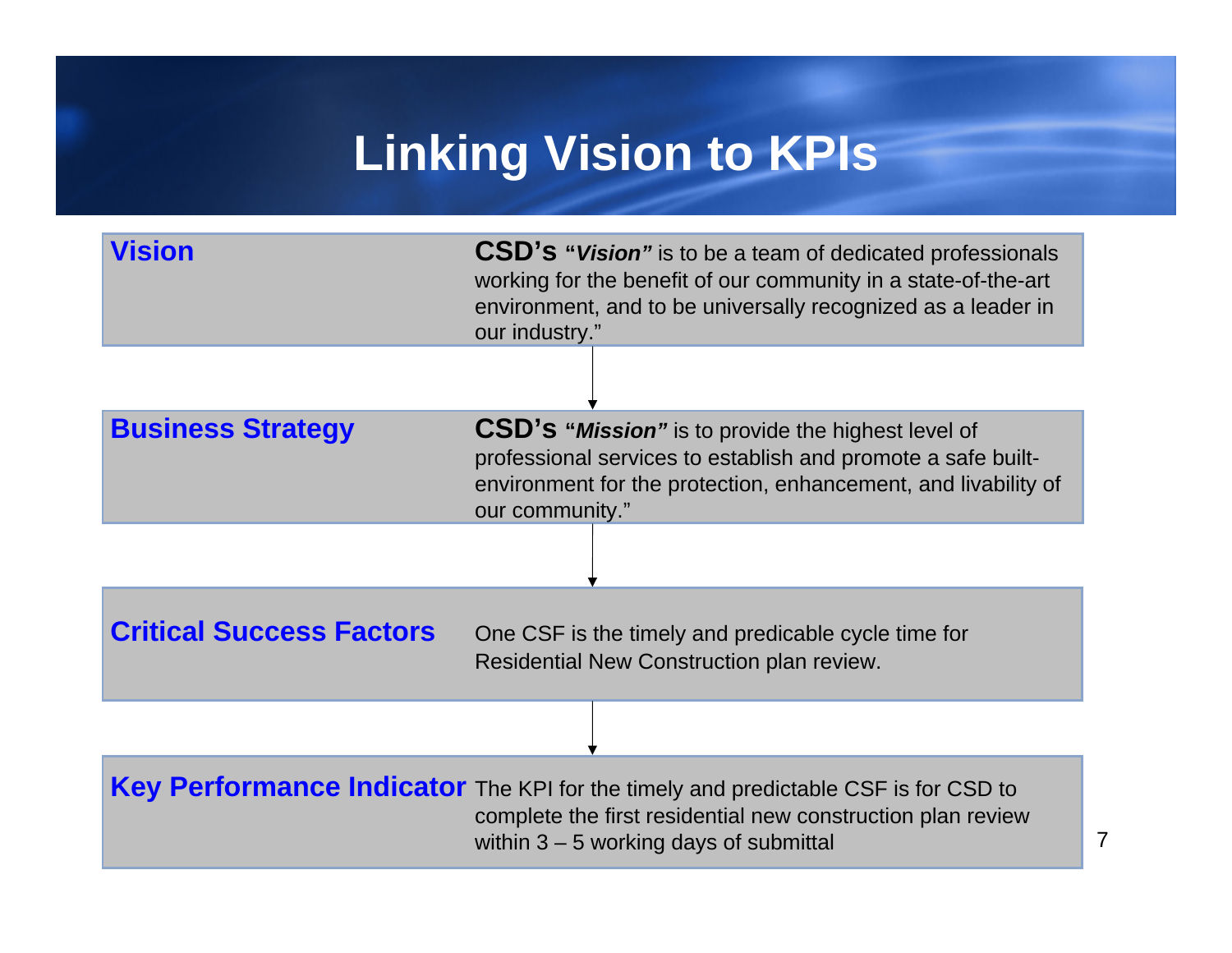#### **KPI Framework – Balanced Scorecard**

The Balanced Scorecard is a framework for establishing KPIs for Customers, Workforce, Business Processes and Financial. Financial conditions, such as the changing demand for CSD services, drive an organization to effect change.

The CSD baseline KPIs were developed for the Balanced Scorecard Customer and Workforce perspectives. CSD is a fee-based service and financial considerations will help drive process improvements outlined in "Next Steps."

| <b>Customers</b>                    | <b>Workforce</b> |  |
|-------------------------------------|------------------|--|
| <b>Business</b><br><b>Processes</b> | <b>Financial</b> |  |
|                                     |                  |  |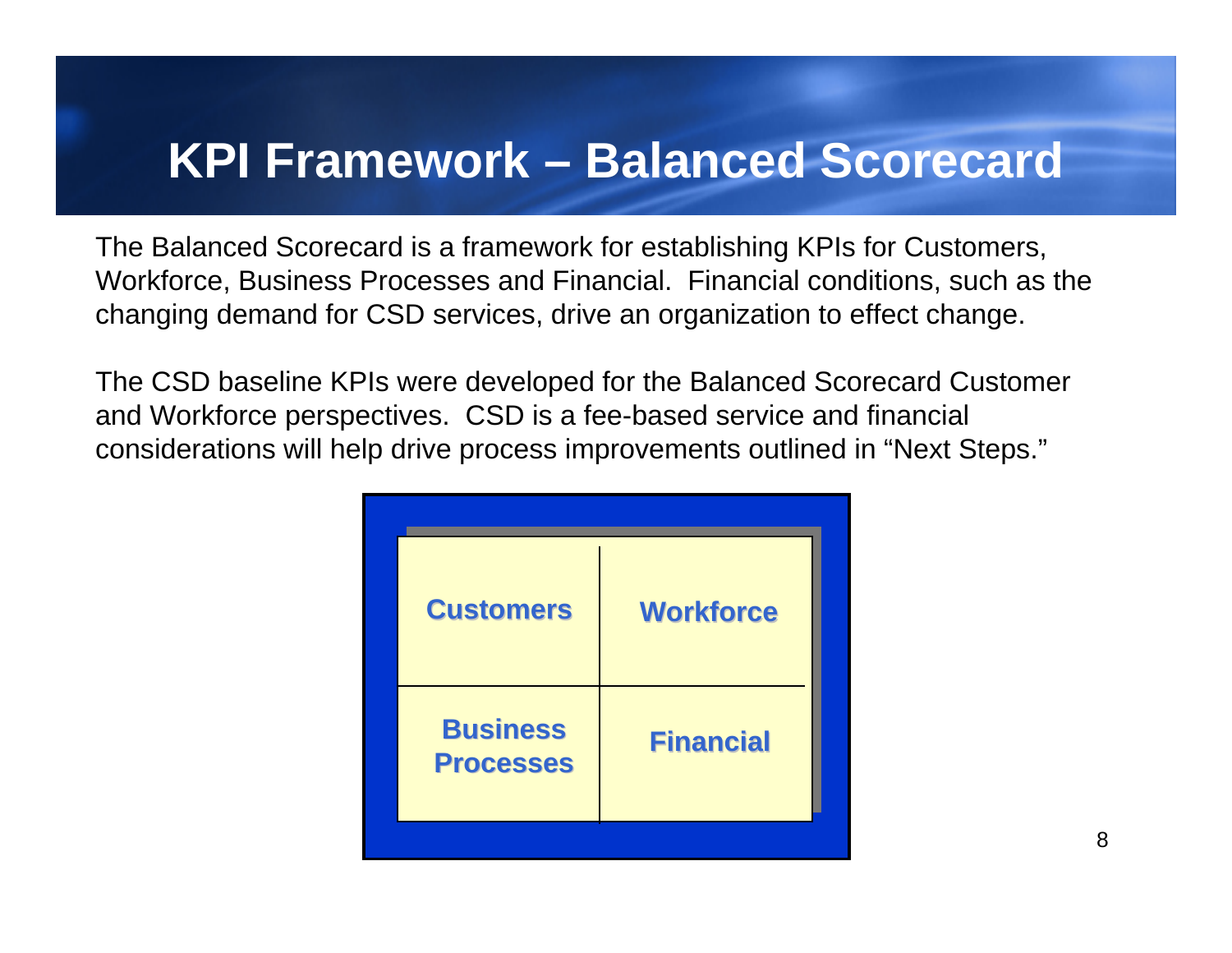### **KPI Considerations**

#### KPIs should be S.M.A.R.T.

- **S**pecific CSD management, staff and other City departments understand and concur with the KPI
- **M**easurable CSD can quantify the KPI
- **A**ctionable CSD can take direct action to impact the KPI and can adjust the KPI as the marketplace changes
- **Realistic** CSD must stretch to attain the goal yet may achieve the KPI with reasonable efforts
- **T**imely CSD must measure the KPI over a timeframe

CSD should establish baseline SMART KPIs that enable CSD to link the performance measurement of its operations to its business strategy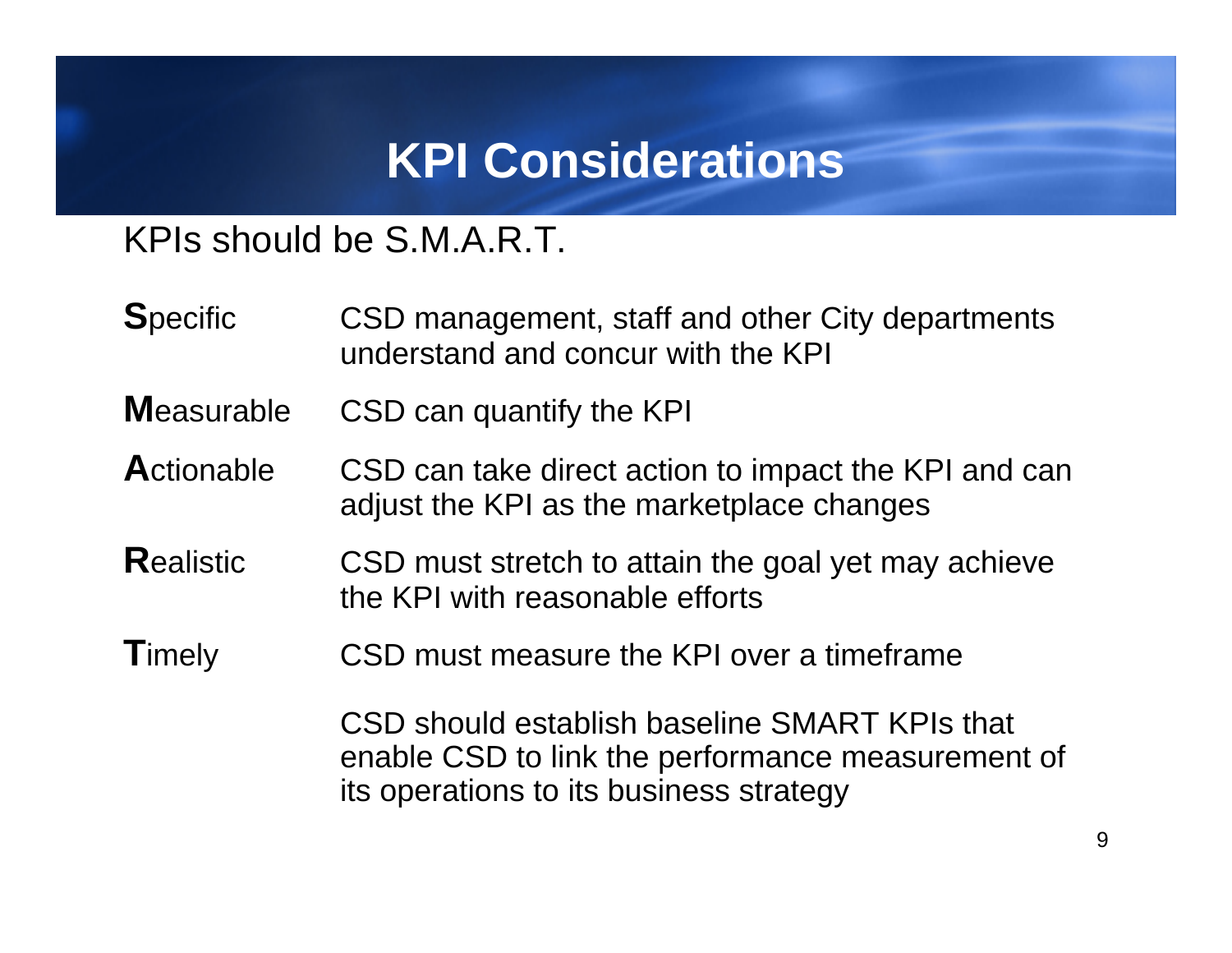#### **CSD Baseline KPI Considerations**

**KPIs should consider the customer** – The KPIs provide measure of how customers view the organization. Customer expectations may change with changing market conditions.

**KPIs should consider the staff** – The CSD's ability to provide service is impacted by the staff training and the ability to respond to the customer's needs.

**KPIs should consider process and innovation**– Improvements in processes may allow the CSD to reduce service cycle time and identify opportunities to improve quality.

**KPIs should consider finances**– Financial considerations for cost recovery and inter-agency agreements are reflected in "Next Steps."

The CSD should assess the marketplace and monitor the need to update the KPIs.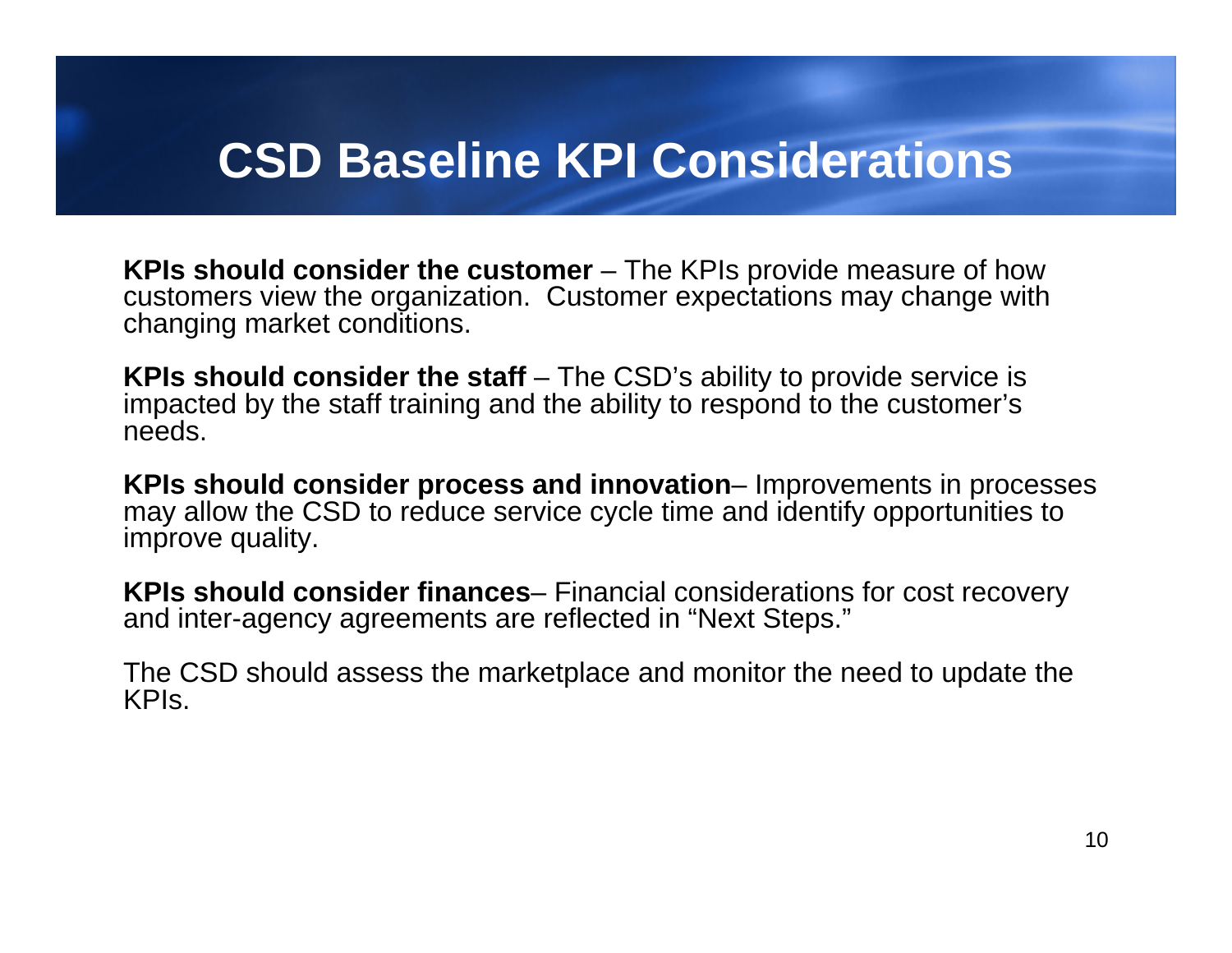### **CSD Change Management**

- 1. Change Management Planning
	- Identifying the causes for the need for change and define the desired outcomes
	- Identifying the inter-departmental support CSD needs to be successful
	- Consulting City senior management
	- Developing communications with a consistent theme to employees, customers, citizens and the media
- 2. Training
	- CSD should implement a formal training program to transition employees into new functions
	- CSD management needs the support of mid-level supervisors to help deliver a consistent message to employees
- 3. Reporting
	- CSD should establish a monitoring program to evaluate the personnel changes and make adjustments to meet CSD business needs.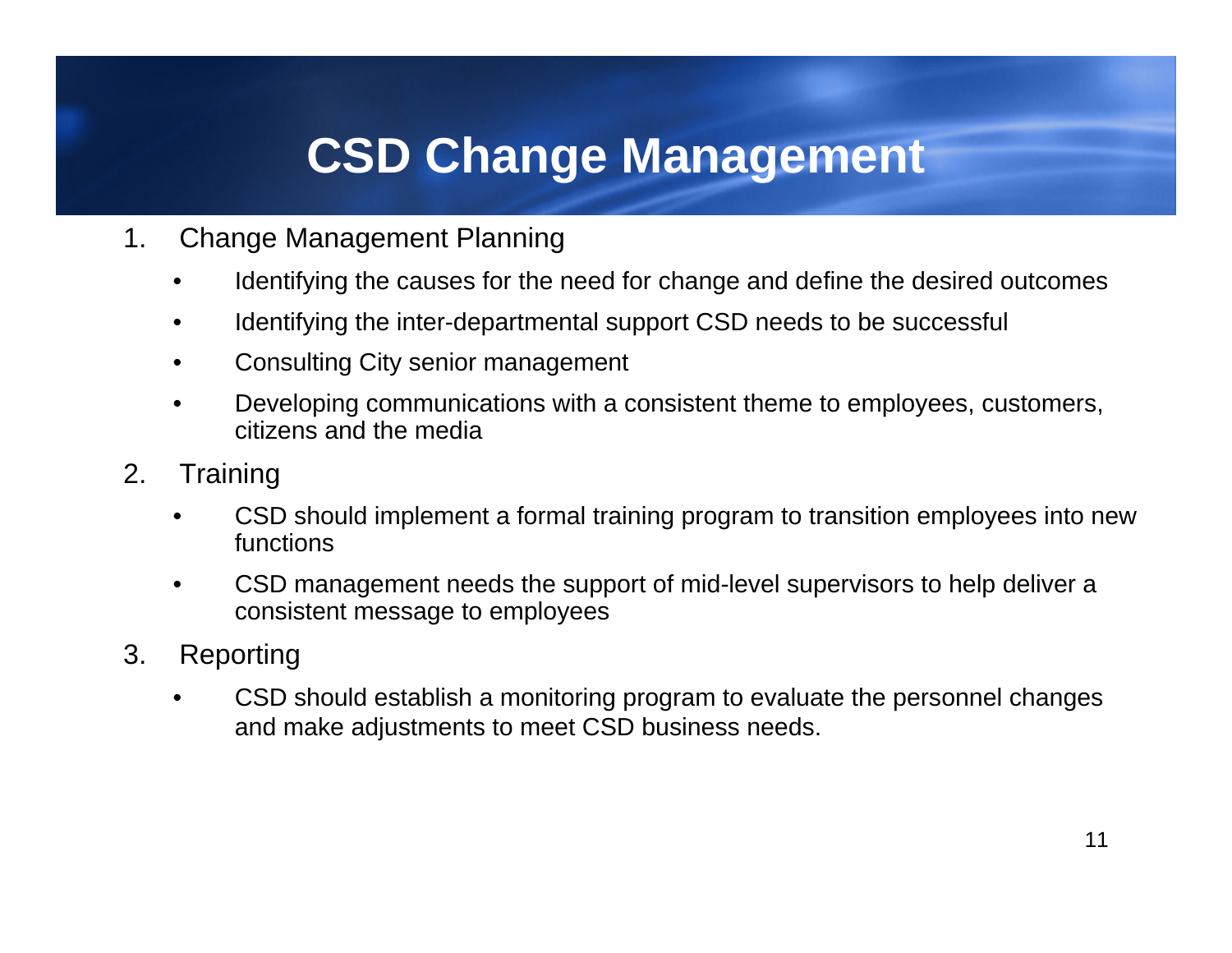

# **Gathering and Analyzing Information**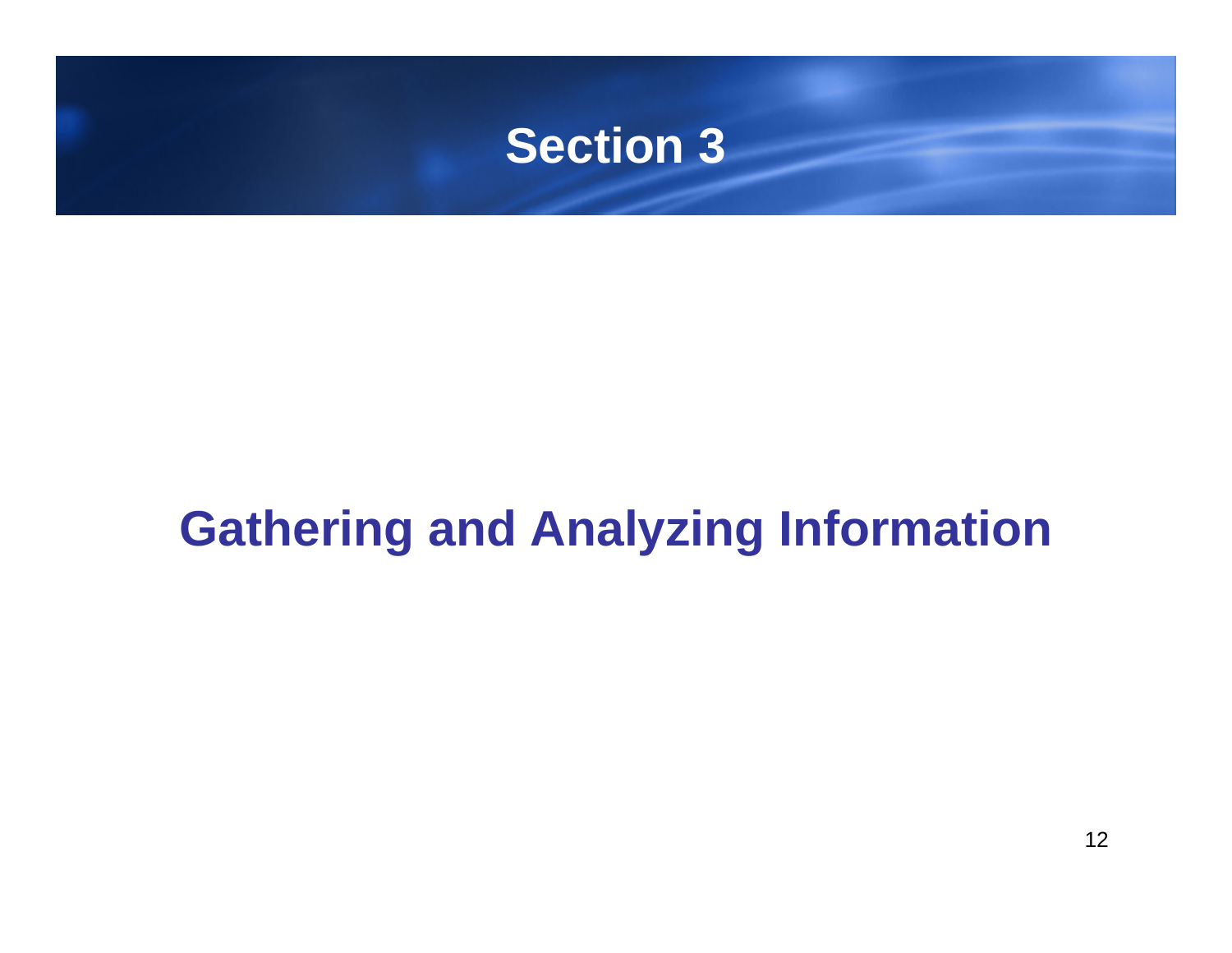### **Data Gathering – Key Stakeholders**



Data gathering efforts included soliciting feedback from key stakeholders, analysis of CSD historical data from the plan review log and comparing CSD activities to industry leading practices and other municipalities.<br>13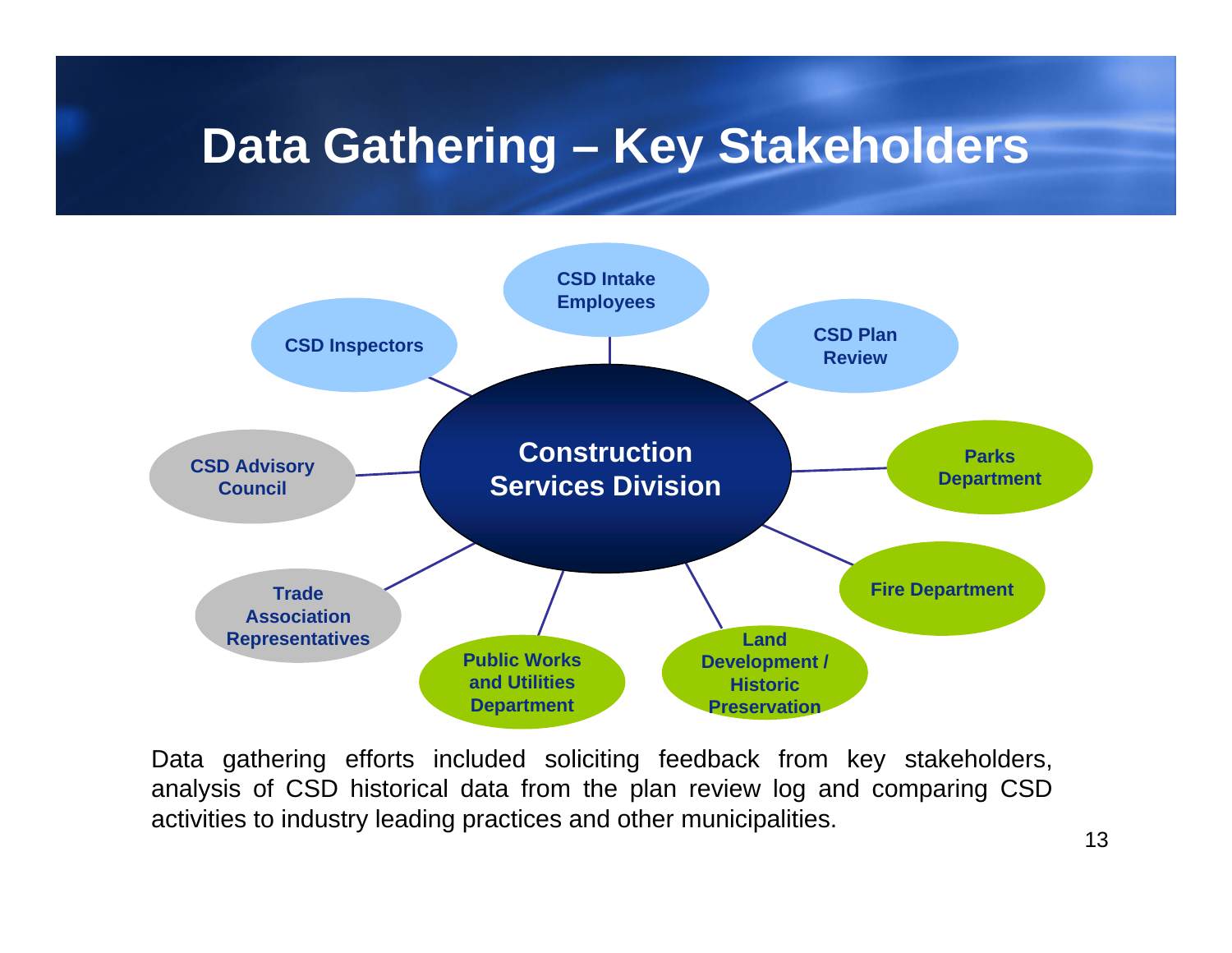### **Data Gathering – Key Stakeholder Groups**



The CSD Stakeholders are associated with one of three stakeholder groups that overlap for providing plan review, permitting and inspection services. 14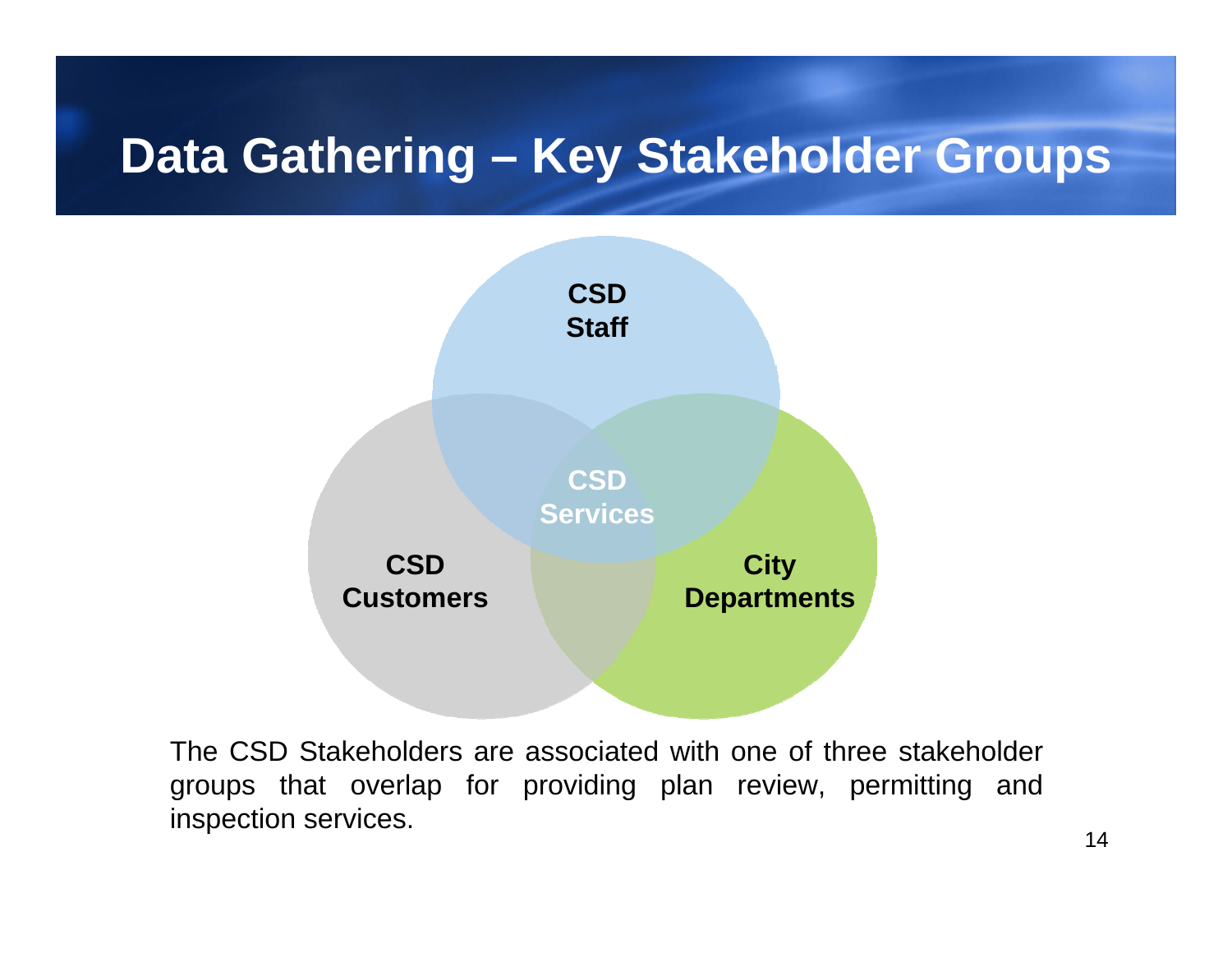### **CSD Customers Defined**

Construction Services Advisory Council

- Developers, general contractors, homebuilders, design professionals and attorneys
- Large-scale commercial projects, single and multi-unit residential projects
- Project owners and the owners' representatives

#### Association Representatives

- Trade association members and sub-contractors (e.g. electrical, plumbing, HVAC, roofing, pools, etc.)
- Broad based, large-scale or small-scale project, residential or commercial
- Sub-contractors or contractors on small engagements 15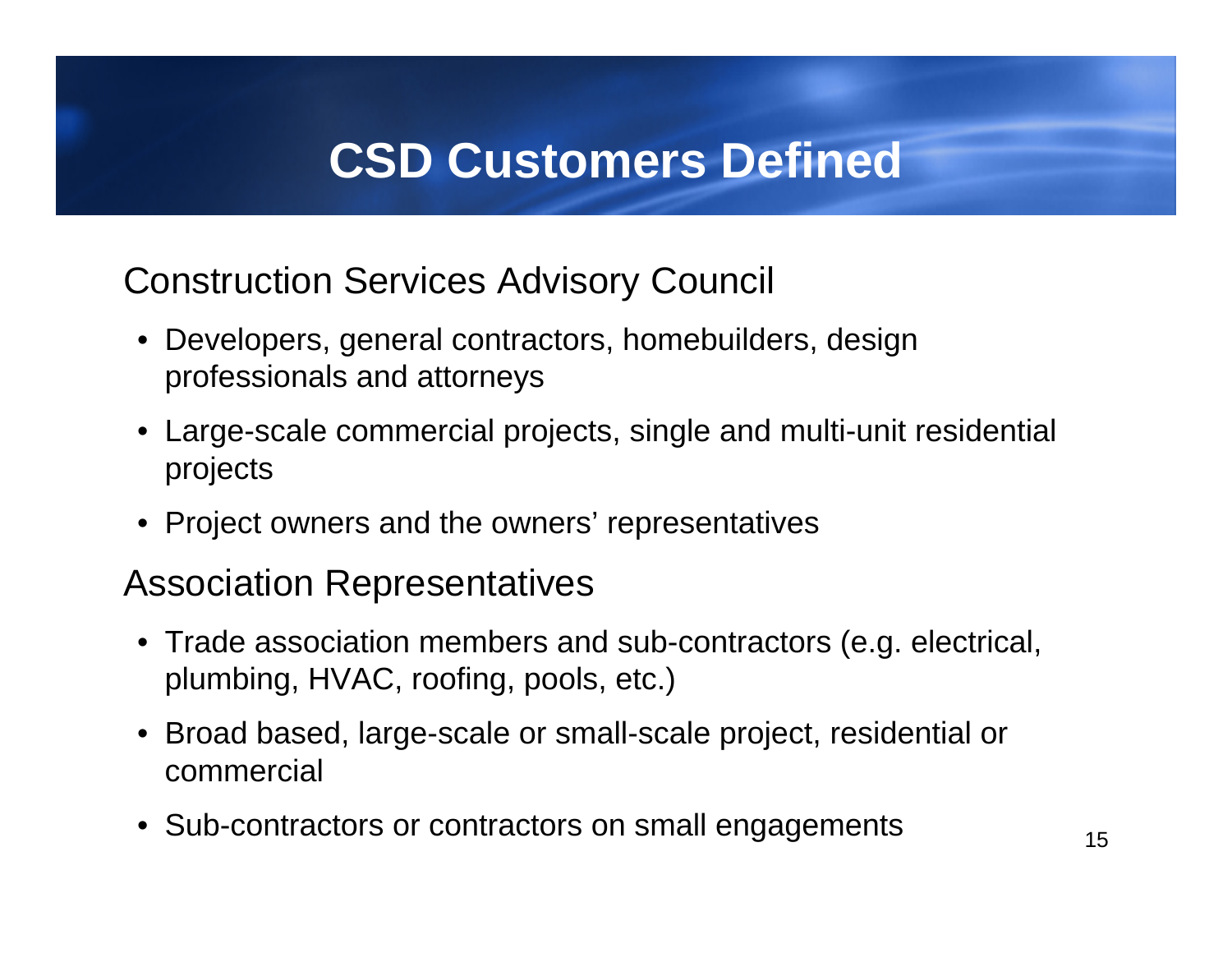### **Customer Expectations**

- CSD staff should be knowledgeable, communicate clearly and maintain a positive attitude
- Intake staff should check plans for completeness upon submittal
- CSD should provide expedited service options for professional contractors
- CSD should provide customers web-based plan review status
- CSD should document and report follow-up for reported unlicensed contracting
- Outreach and education related to technology training, process enhancements and informational communications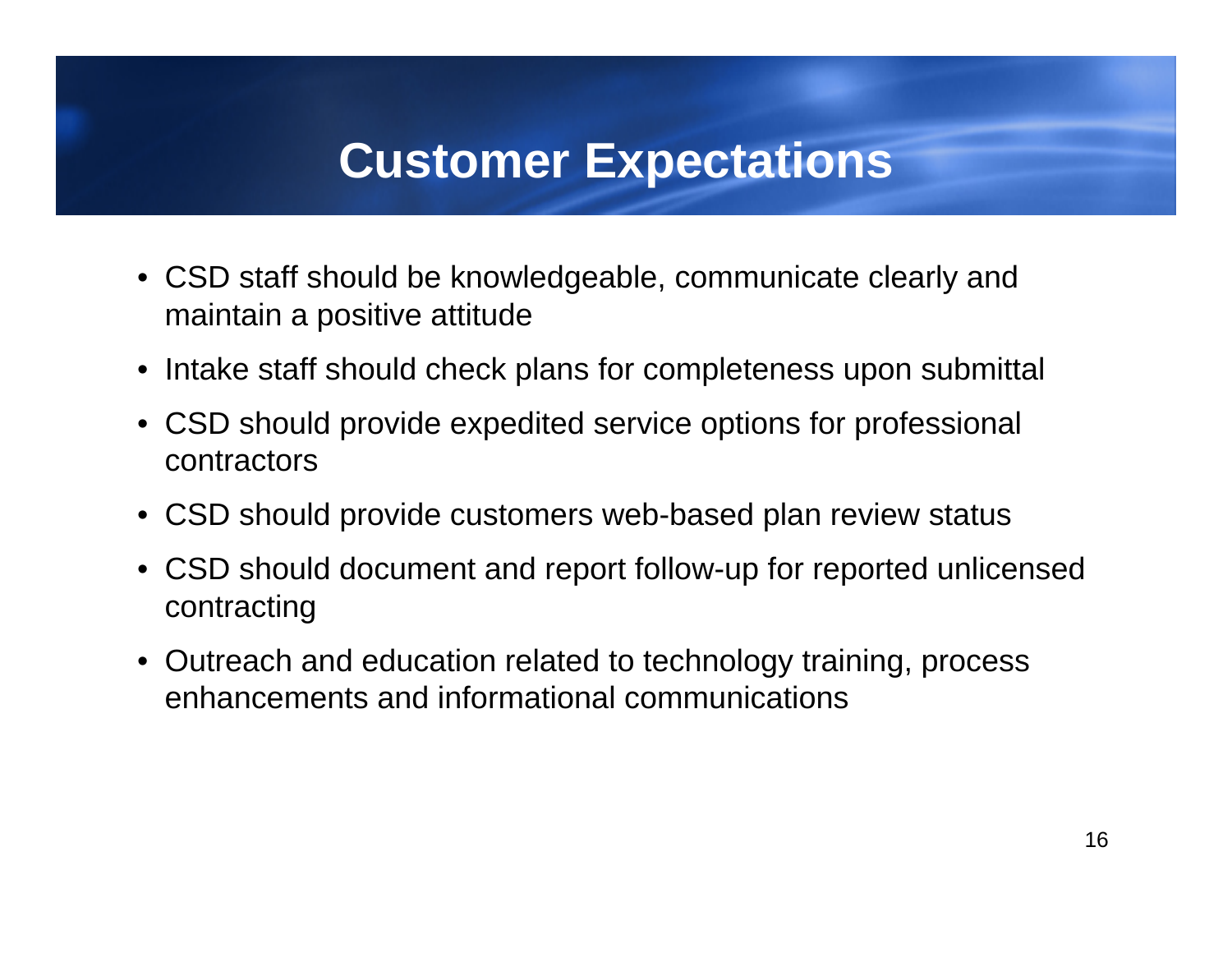#### **Customer Expectations**

• Customers stated the importance of predictability and reliability with CSD's services including

 $\triangleright$  Consistency of the timing of plans review

- ¾Consistent building code interpretation by plan reviewers and inspectors
- Customers stated the importance of CSD's responsiveness including
	- ¾Timely processing of permit and plan intake at customer service
	- $\triangleright$  Accessibility to inspectors via cell phone
	- ¾Phone calls to CSD should be returned timely
	- ¾Mediation and resolution of "red-tagged" inspection items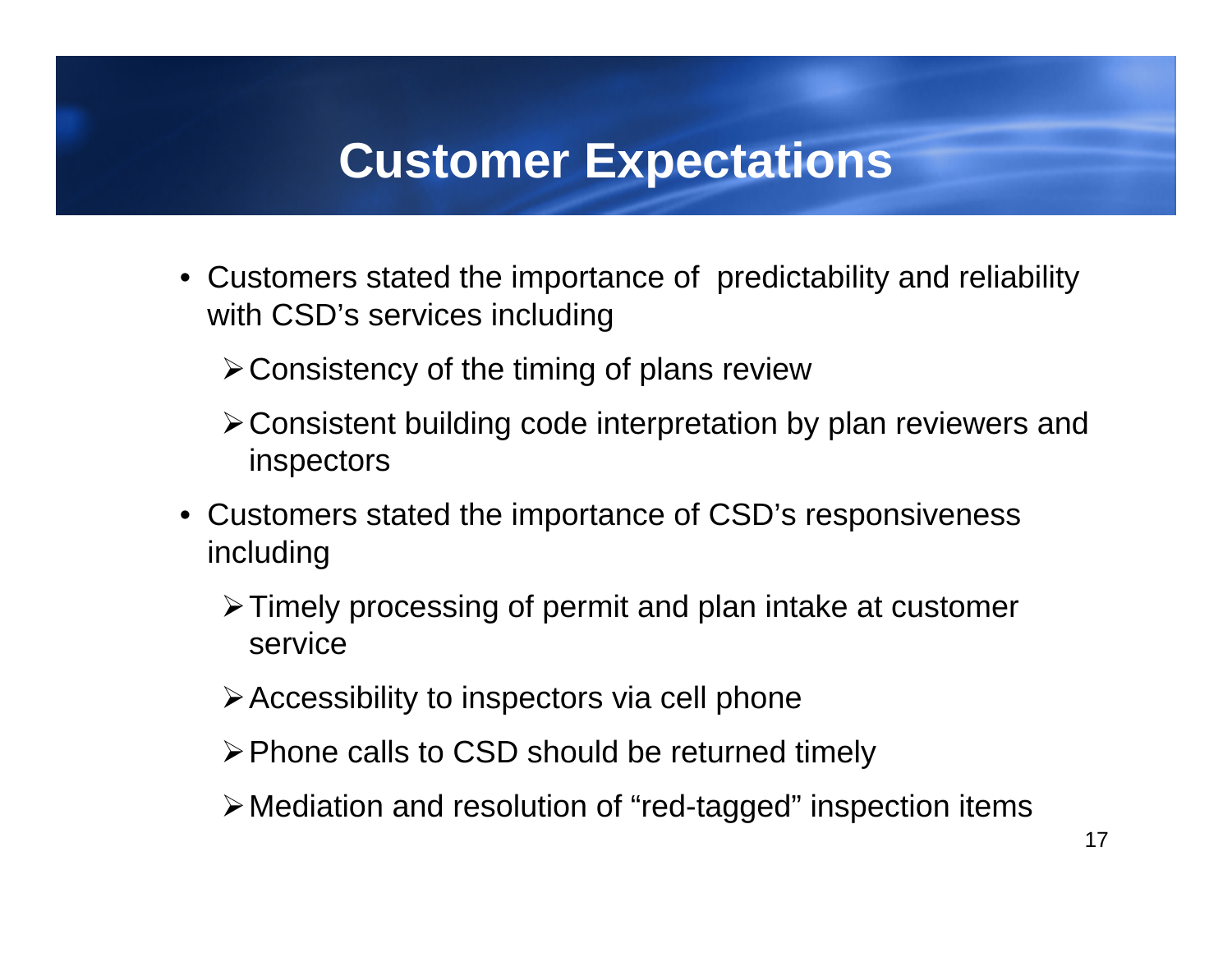## **CSD Employees Defined**

- 1. Intake and Customer Service
	- Welcome customers, answer basic questions and receive plans for review
	- Route approved or disapproved plans to customers after review
	- Issue permits and collect fees
- 2. Plan Review
	- Review and approve building and site plan submissions for compliance with City and State code requirements
- 3. Inspections
	- Inspect site and building construction projects for compliance with City and State code requirements and approved plans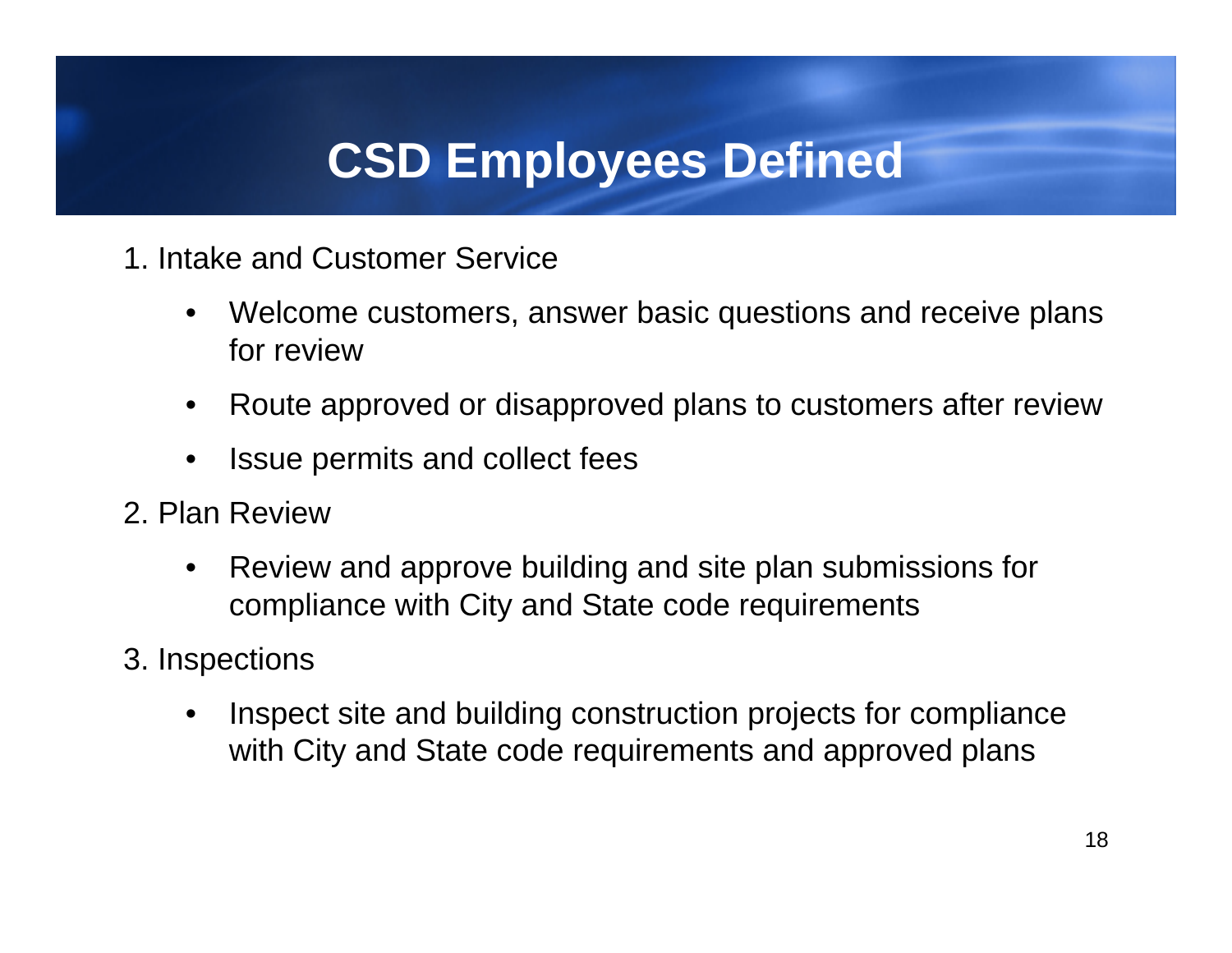### **CSD Employee Expectations**

- Consistency and predictability of CSD services are important
- CSD Intake should complete plan submission checklists
- CSD personnel should present a professional and positive "can do" attitude
- CSD should provide a consistent interpretation of code by Client Facilitators, Plan Reviewers and Inspectors
- Employees requested technology enhancements to provide a more efficient plan and inspection permit system for customers and employees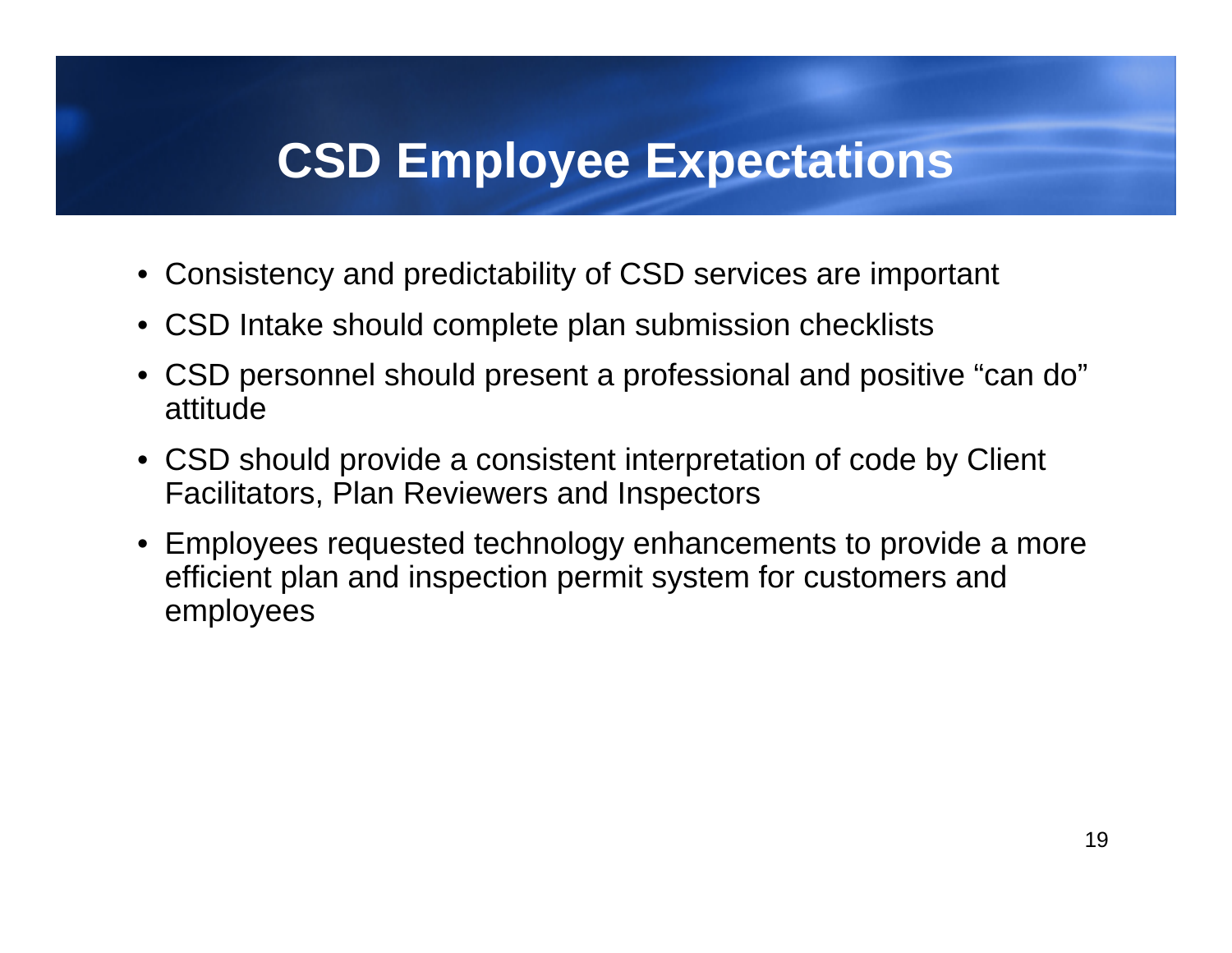### **CSD Employee Expectations**

- CSD employees requested enhancements for communicating policy and process changes and employee training including:
	- Formal employee training program and communication of policy changes
	- Transitional training materials for both new employees and existing employees with changing responsibilities
	- Communicate process changes to customers
	- Web-based plan review tracking
- CSD employees noted the importance of being responsive to customer's special requests, including incorporating time for customer questions into inspectors' schedules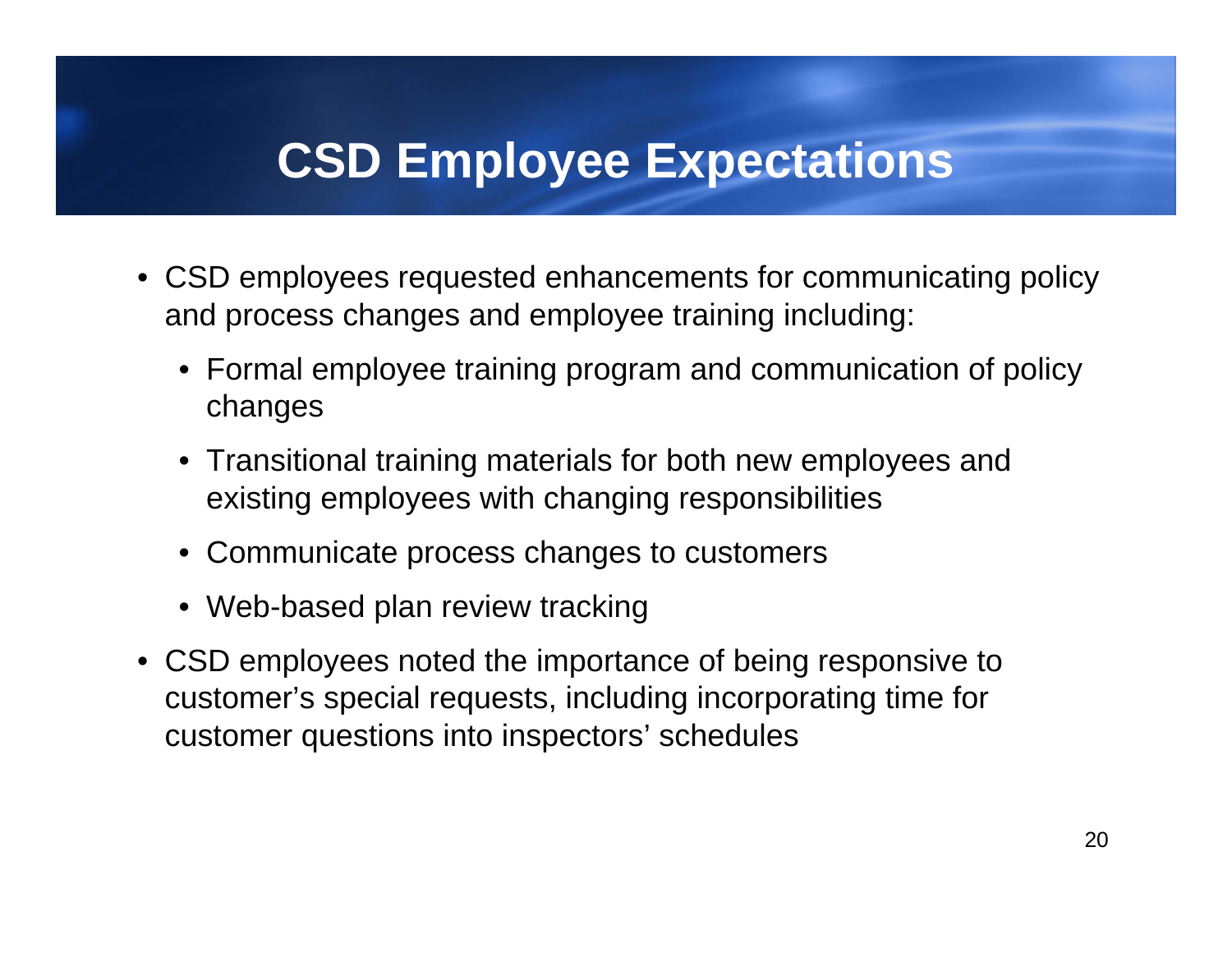# **Other City Departments and Divisions**

Two departments are included in the plan review process

- •**Fire**
- Parks and Recreation

CSD consults with other departments and divisions as needed for plan review technical advice

- Land Development Coordination
- Historic Preservation and Urban Design
- Public Works, which includes Transportation
- Stormwater
- **Water**
- **Wastewater**
- Solid Waste **21**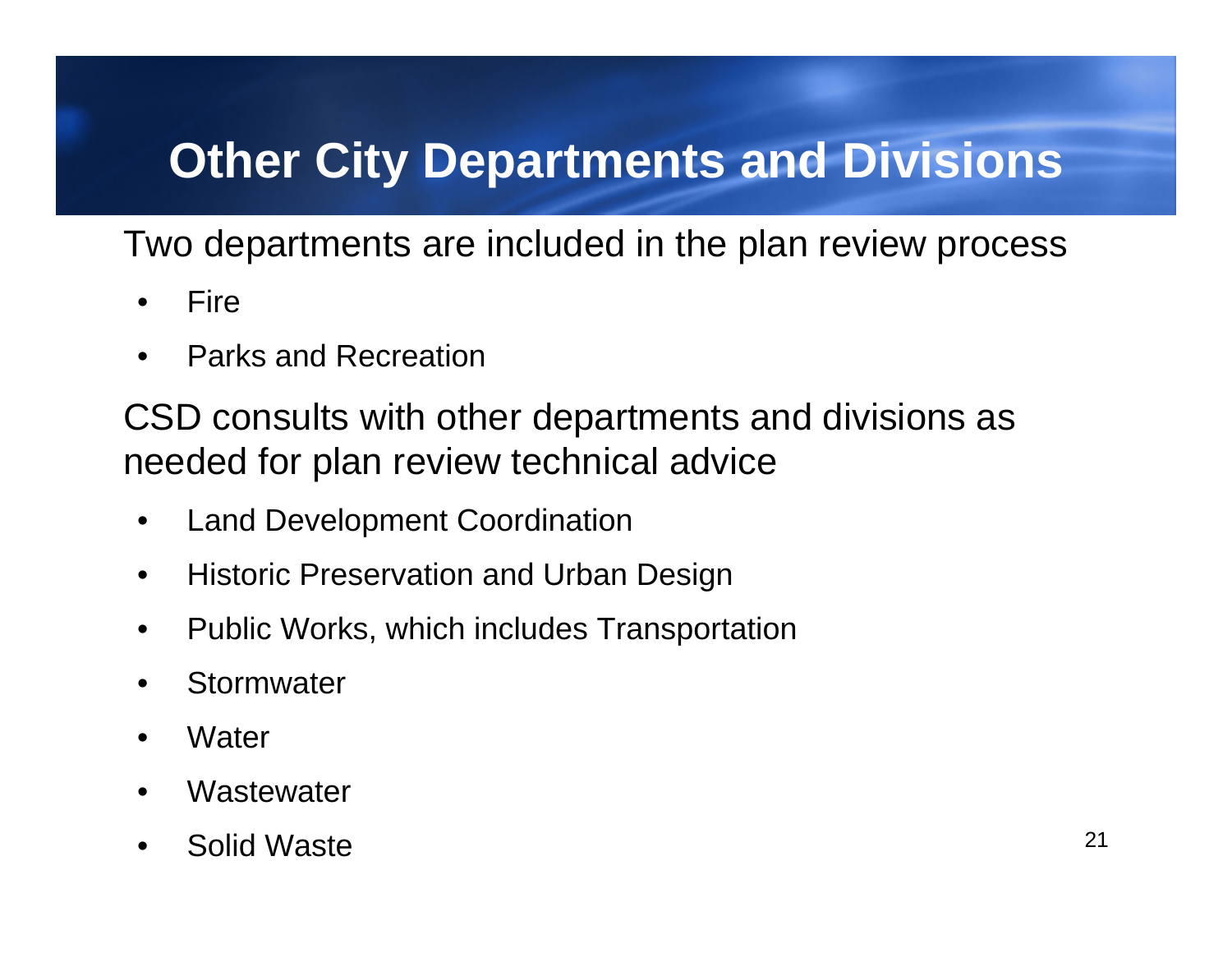# **Other City Departments and Divisions Expectations**

Other City departments and divisions stated CSD should assume more responsibility in two areas:

- CSD employees should be empowered to make decisions for common code questions consulting with other departments as needed
- CSD should have authority over the City construction code, including ultimate authority over plan submission and inspection compliance with code requirements

Other City departments and divisions stated CSD personnel should improve communication and knowledge including:

- Consistency of information provided by CSD staff
- CSD should clearly communicate plan review comments and provide completed checklists to other departments
- Technology enhancements for tracking permit and plan review status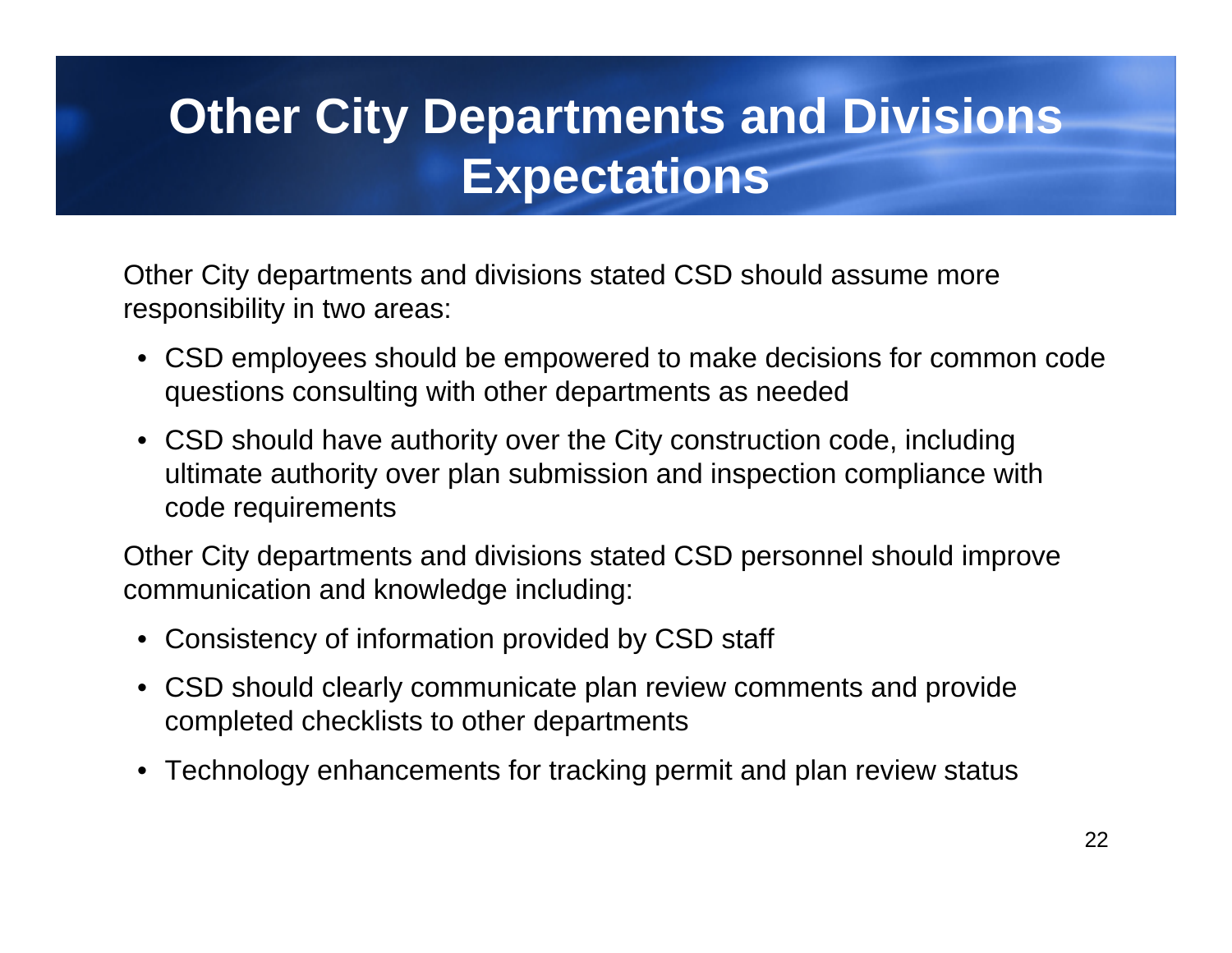### **Data Analysis**

KPMG assisted CSD with an analysis of:

- Historical information from the CSD plan review log database
- Compiling and analyzing customer, workforce and City departments' and divisions' feedback
- Leading industry practices and performance measurements from other municipalities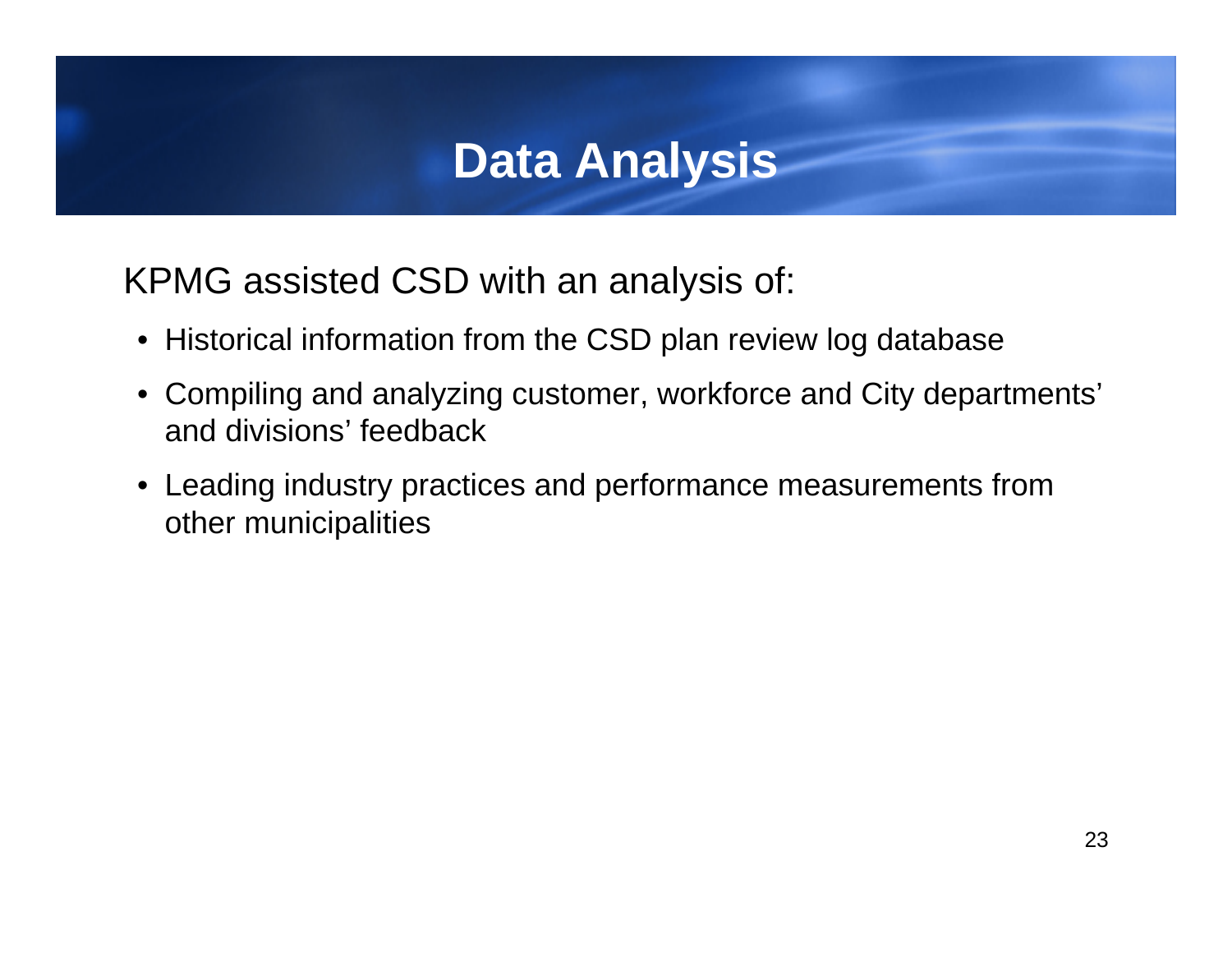#### **CSD Plan Reviews – Historic**

| <b>Category Name</b>        | Category       | of calendar days<br>for Site Plan | Average number Average number of<br>calendar days for<br><b>Building Plan</b><br><b>Review turnaround Review turnaround</b> | Average number of<br>calendar days for<br><b>Plan Approval</b> | <b>Count</b> | Page      |
|-----------------------------|----------------|-----------------------------------|-----------------------------------------------------------------------------------------------------------------------------|----------------------------------------------------------------|--------------|-----------|
| New Commercial              | NC.            | 7.5                               | 2.1                                                                                                                         | 110                                                            | 259          | $25 - 26$ |
| New Residential             | N <sub>R</sub> |                                   | ∣.8                                                                                                                         | 28                                                             | 461          | $27 - 28$ |
| Commercial Miscellaneous    | S/B            | 5.2                               |                                                                                                                             | 58                                                             | 255          | $29 - 30$ |
| Commercial Repair / Remodel | <b>REP</b>     | 0.8                               | . 0                                                                                                                         | 9                                                              | 79           | $31 - 32$ |

N/A: Not Applicable

Source: CSD Plan Review Log. Data adjusted for outliers

The project team analyzed a selection of the Plan Review Log data. "Plan Review Turnaround" reflects the average number of days for CSD staff to complete each review. "Plan Approval" reflects total days required to approve the plans, which may include multiple submissions and time that plans are returned to the customer or otherwise not in CSD custody.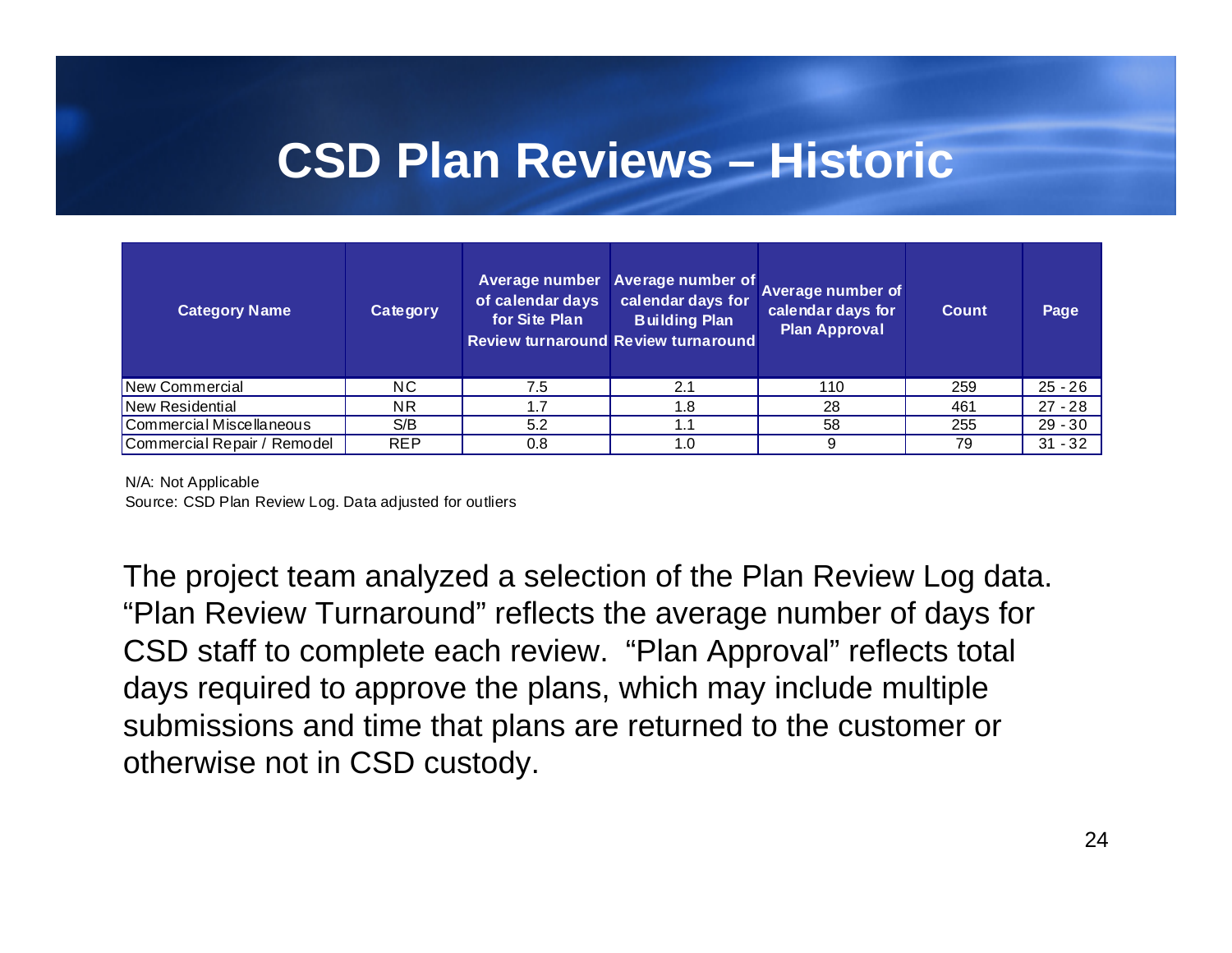#### **New Commercial – Site Review**

Of the 259 new commercial plans selected, 152 were submitted for site review and the exhibits below reflect:

Graph A: 20% of plans approved on the first submission 35% average plan approval rate on the first three submittals Graph B: Average plan review 7.5 calendar days per submittal

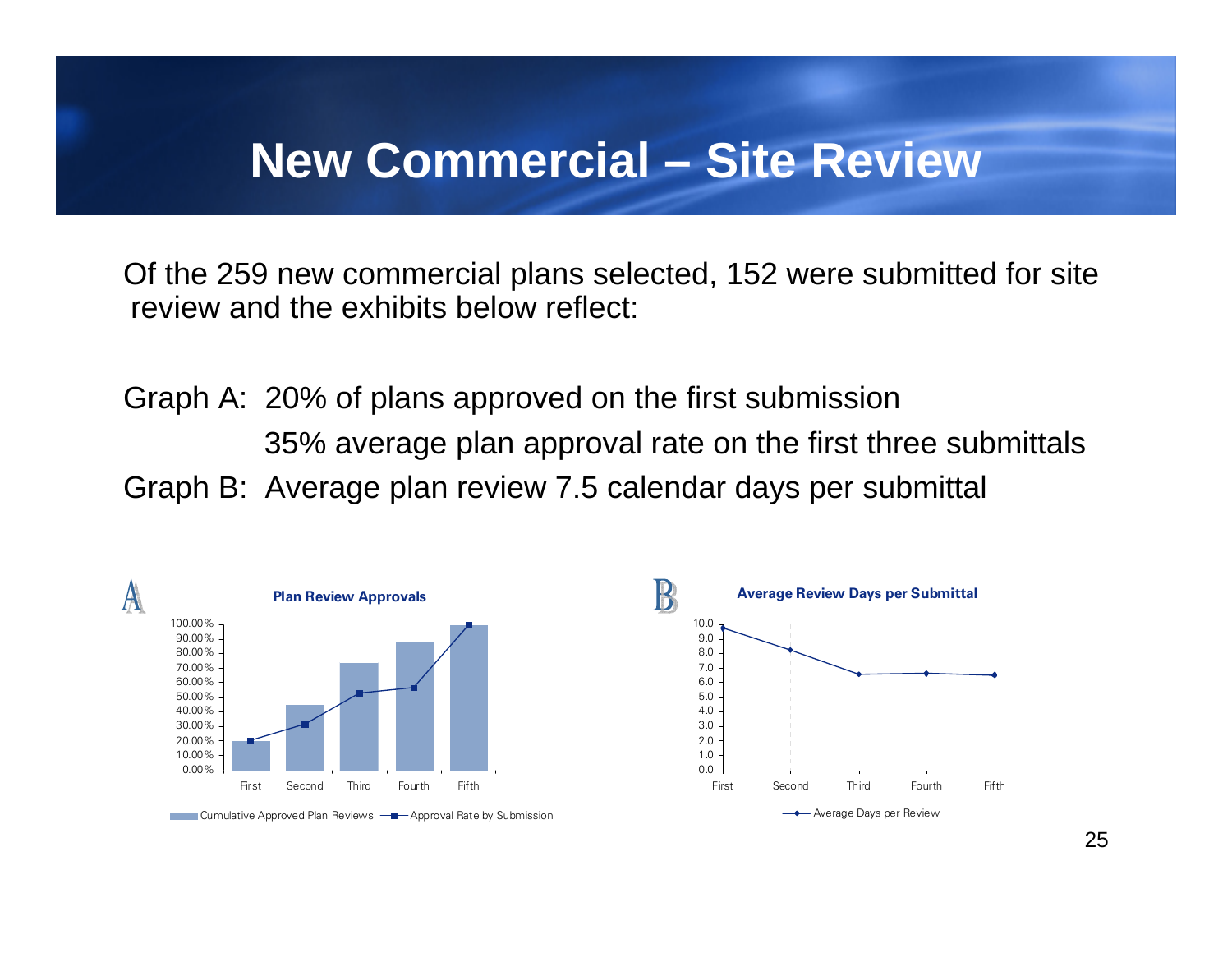#### **New Commercial – Building Review**

Of the 259 new commercial plans selected, 256 were submitted for building review and the exhibits below reflect:

Graph A: 28% of plans approved on the first submission 47% average plan approval rate on the first three submittals Graph B: Average plan review 2.1 calendar days per submittal

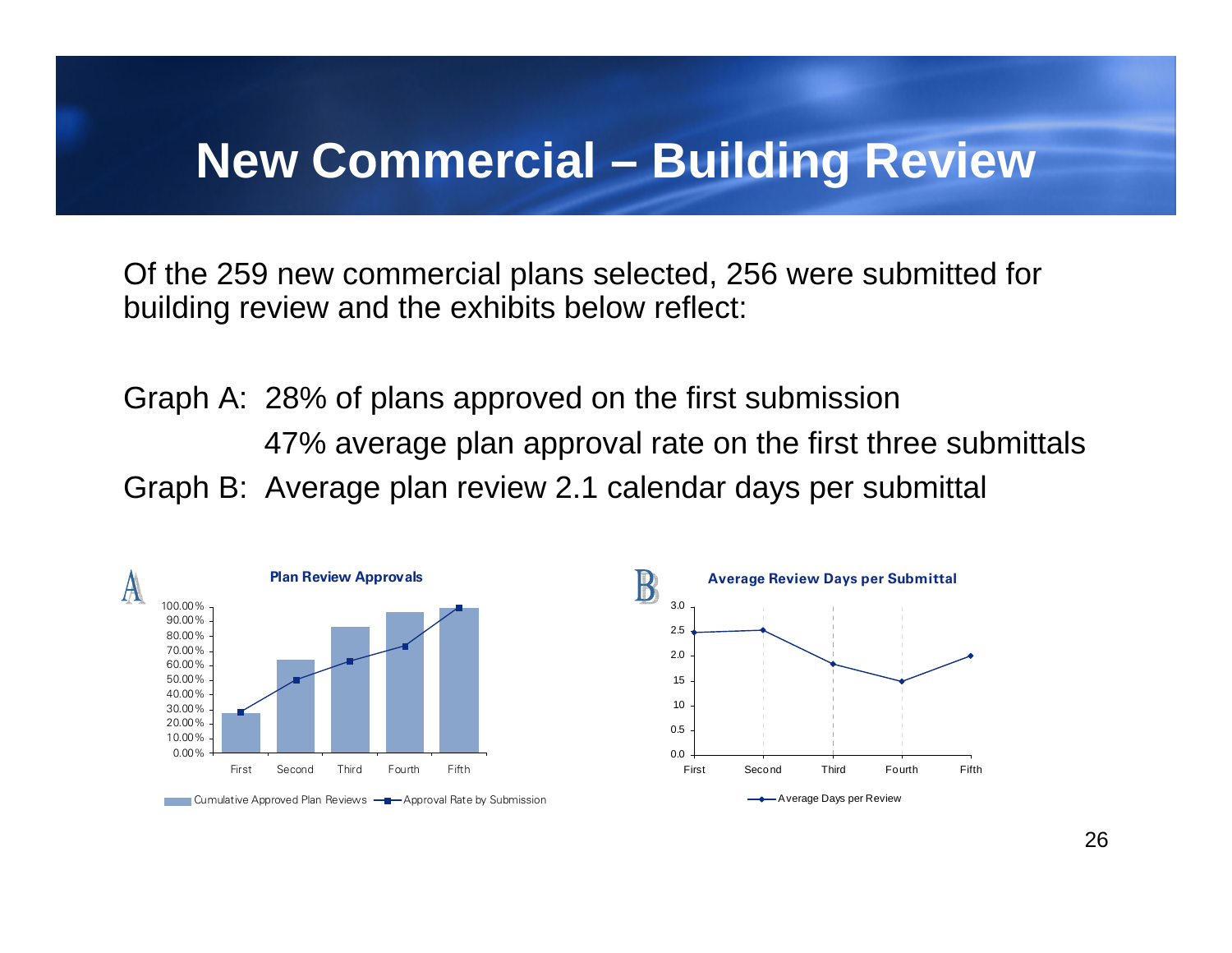#### **New Residential – Site Review**

Of the 461 new residential plans selected, 460 were submitted for site review and the exhibits below reflect:

Graph A: 39% of plans approved on the first submission 56% average plan approval rate on the first three submittals Graph B: Average plan review 1.7 calendar days per submittal



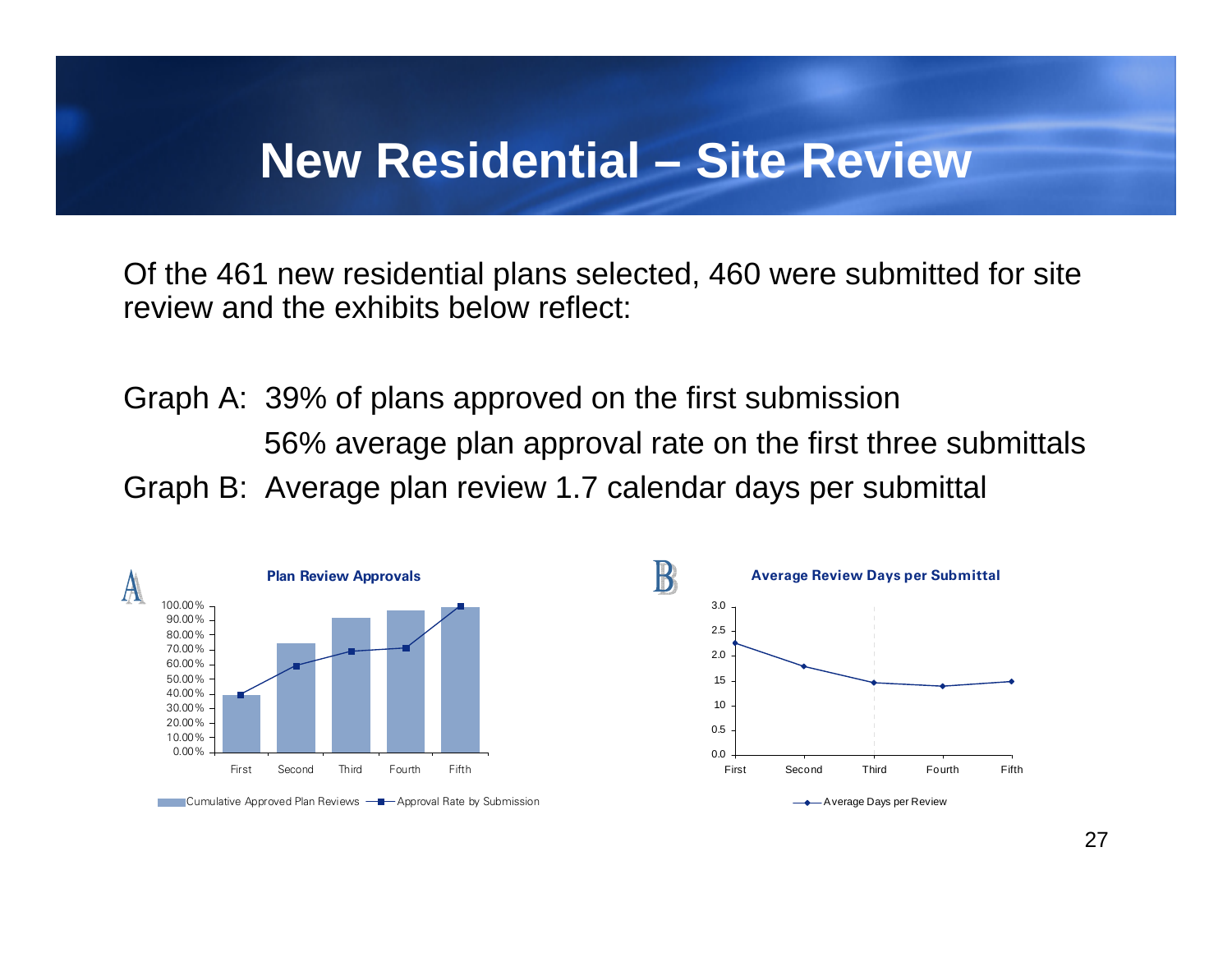#### **New Residential – Building Review**

Of the 461 new residential plans selected, 459 were submitted for building review and the exhibits below reflect:

Graph A: 40% of plans approved on the first submission 57% average plan approval rate on the first three submittals Graph B: Average plan review 1.8 calendar days per submittal



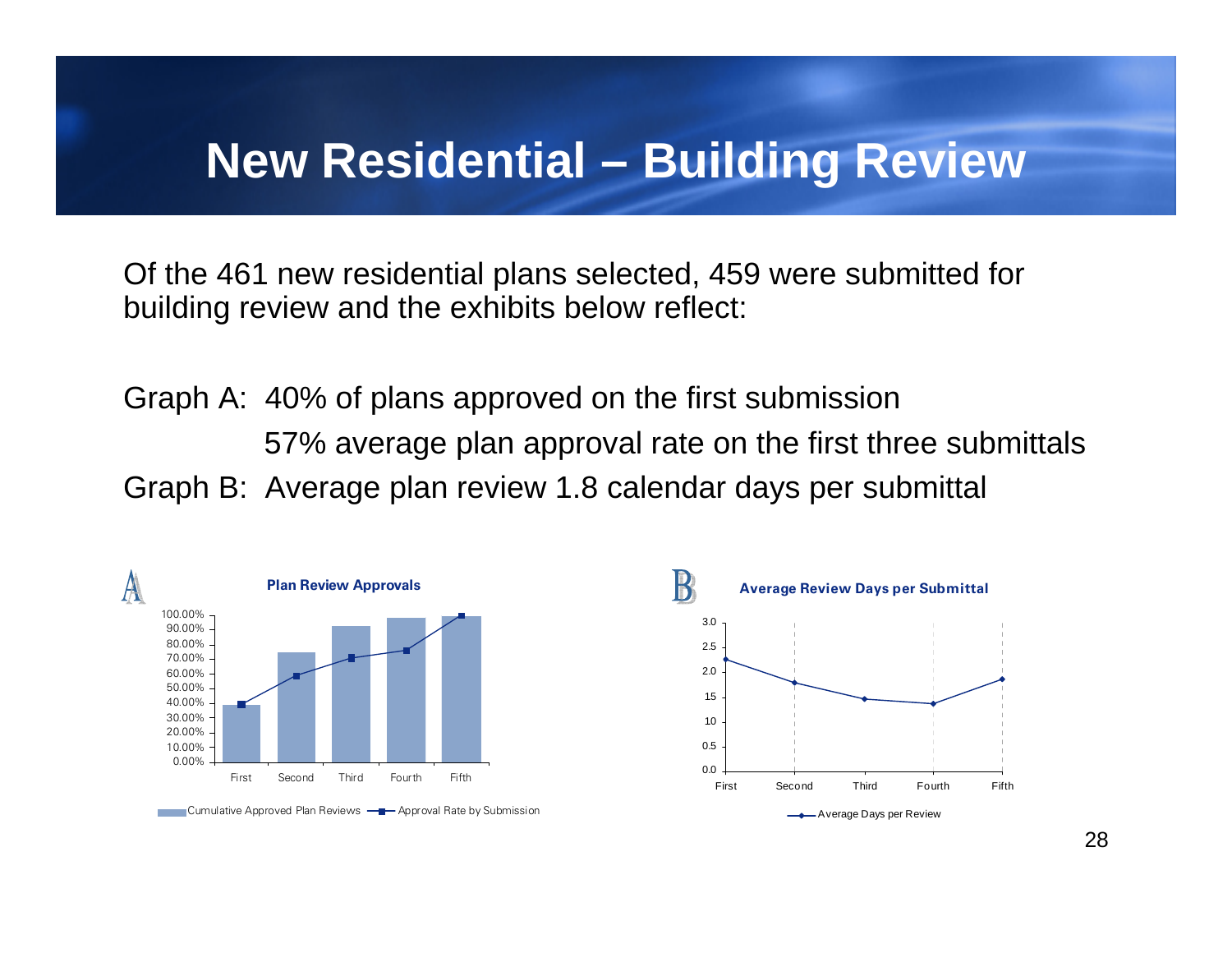#### **Commercial Miscellaneous – Site Review**

Of the 255 commercial miscellaneous plans selected, 251 were submitted for site review and the exhibits below reflect:

Graph A: 32% of plans approved on the first submission 56% average plan approval rate on the first three submittals Graph B: Average plan review 5.2 calendar days per submittal

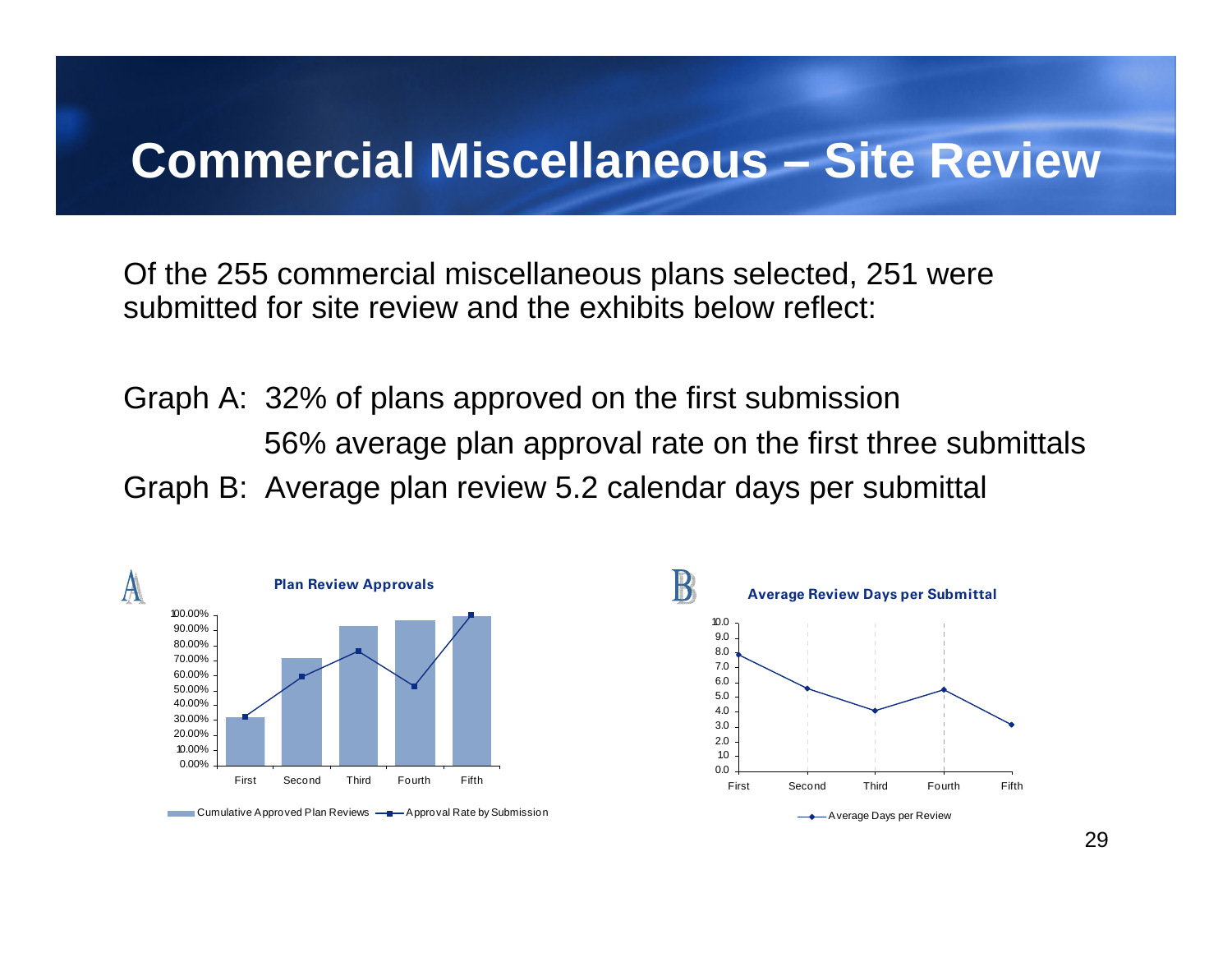### **Commercial Miscellaneous – Building Review**

Of the 255 commercial miscellaneous plans selected, 242 were submitted for building review and the exhibits below reflect:

Graph A: 48% of plans approved on the first submission 61% average plan approval rate on the first three submittals Graph B: Average plan review 1.1 calendar days per submittal



Cumulative Approved Plan Reviews  $\frac{a}{a}$  Approval Rate by Submission A verage Days per Review A verage Days per Review

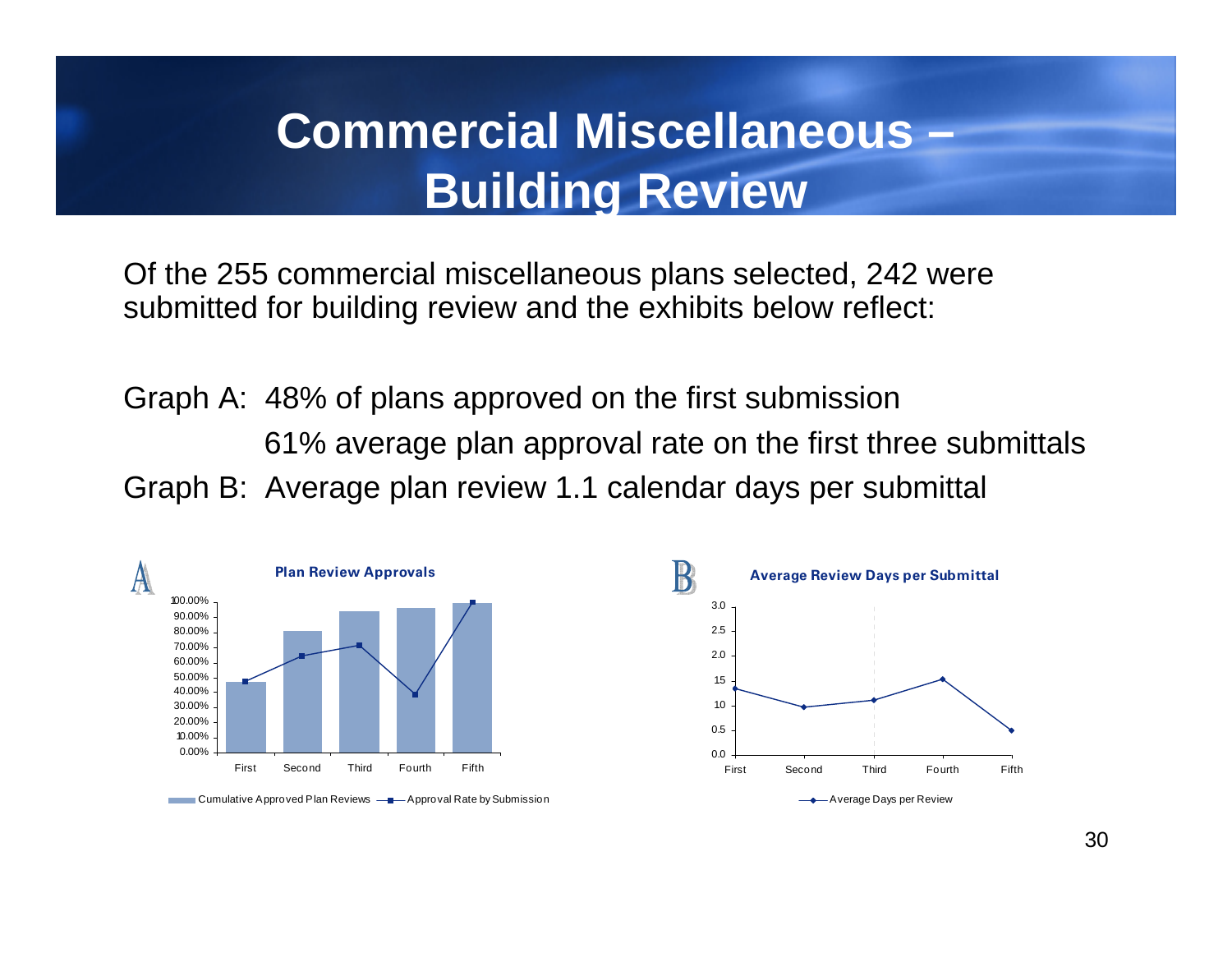### **Commercial Repair/Remodel – Site Review**

Of the 79 commercial repair / remodel plans selected, 12 were submitted for site review and the exhibits below reflect:

Graph A: 75% of plans approved on the first submission 75% plan approval rate on the first submittal Graph B: Average plan review 0.8 calendar days per submittal





31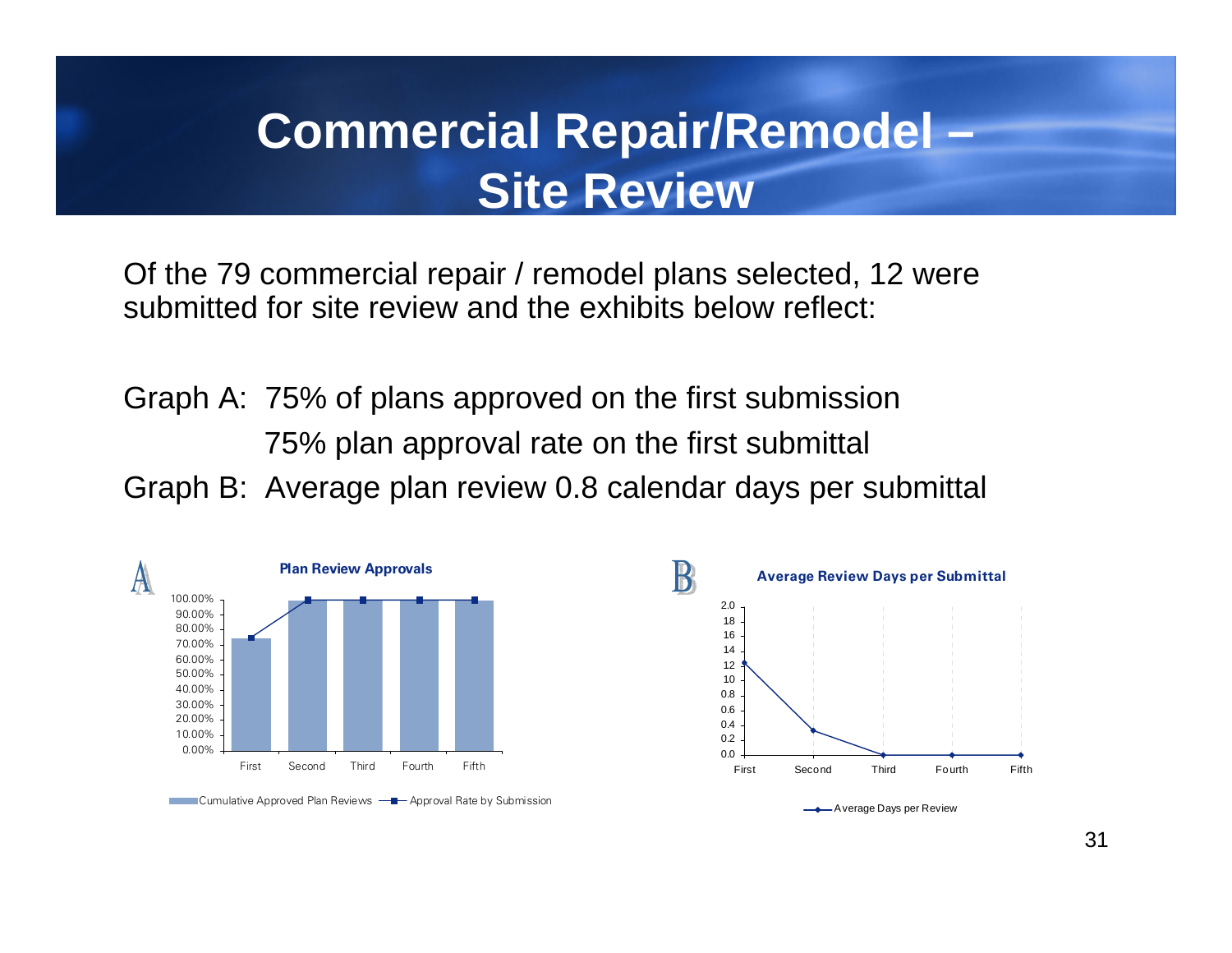### **Commercial Repair/Remodel – Building Review**

Of the 79 commercial repair / remodel plans selected, 78 were submitted for building review and the exhibits below reflect:

Graph A: 72% of plans approved on the first submission 79% average plan approval rate for the first two submittals Graph B: Average plan review 1 calendar day per submittal



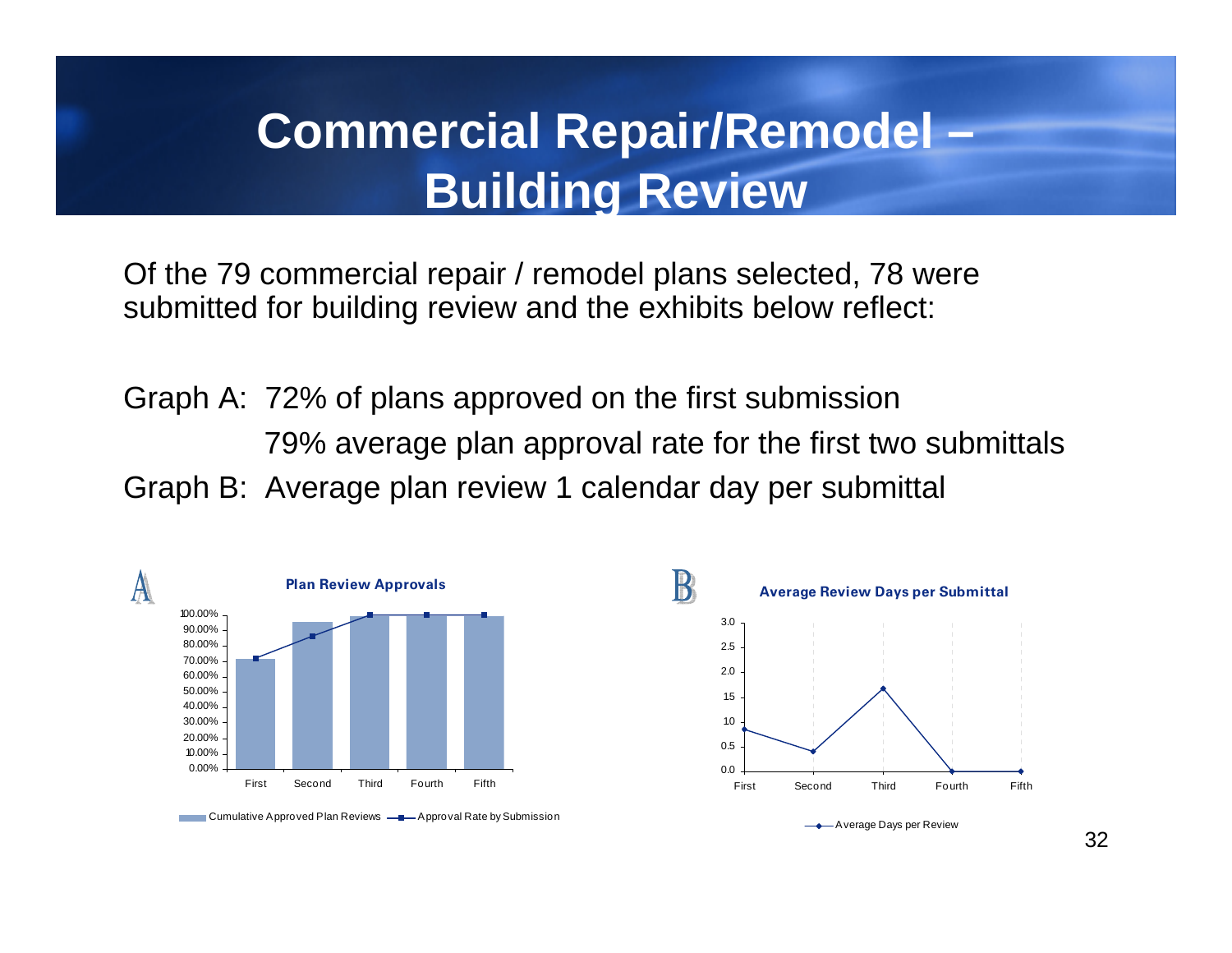### **Section 4**

# **Project Outcomes**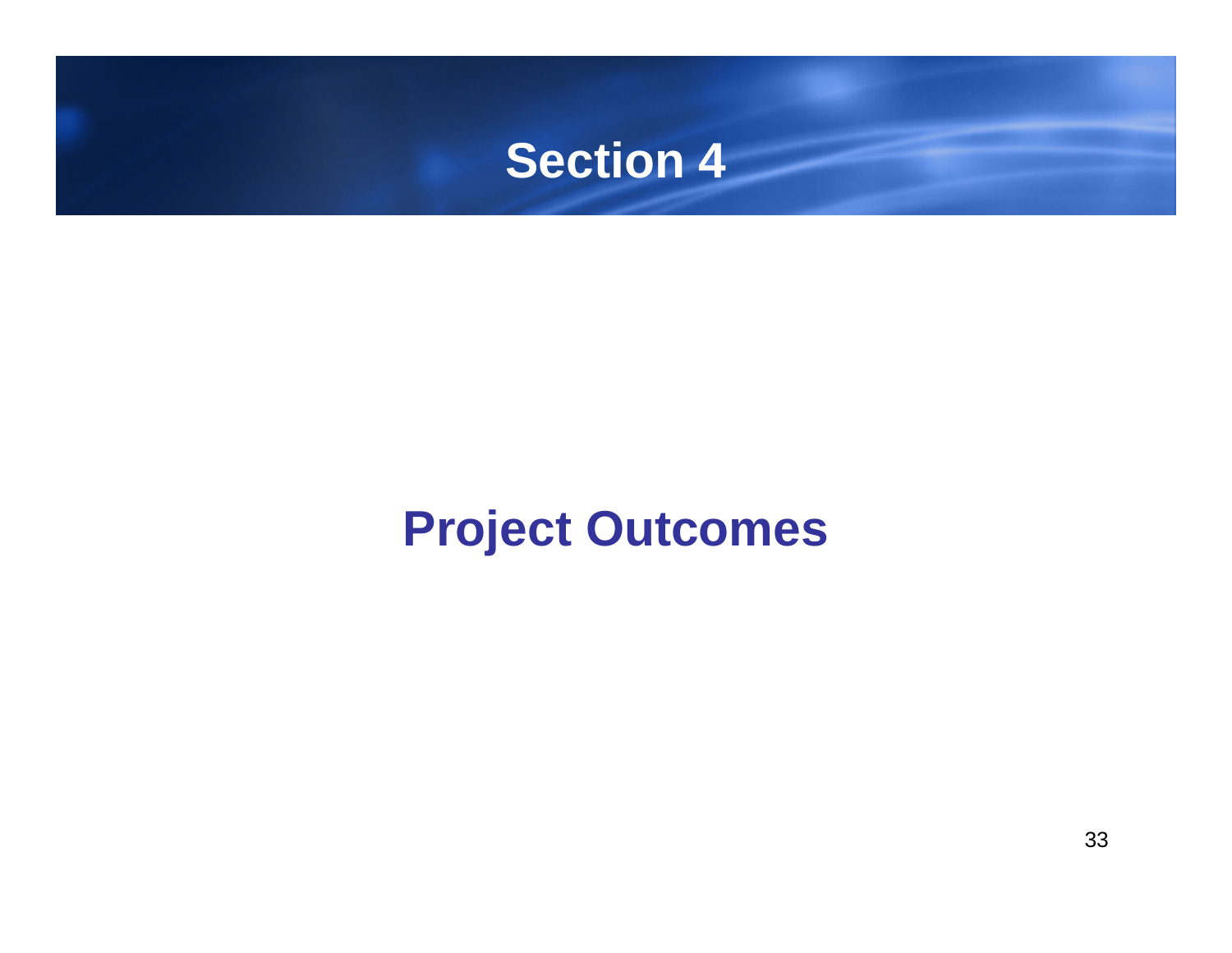# **Baseline KPIs – Intake and Customer Service**

| <b>PERFORMANCE INDICATOR</b>                   | <b>MEASUREMENT</b>                                                |
|------------------------------------------------|-------------------------------------------------------------------|
|                                                | 90% of customers begin intake processing within 30 minutes        |
| Customer wait time                             | of customer arrival time                                          |
|                                                | 90% of client facilitators' telephone messages are returned       |
| Responsiveness to follow-up phone calls        | within four hours                                                 |
|                                                | 75% of customer telephone inquiries are resolved without          |
| Responsiveness to first-time calls             | transferring the caller                                           |
|                                                | Client facilitators provide City code and procedure information   |
| <b>Predictability of services</b>              | consistent with other City staff 90% of the time                  |
|                                                | 90% of project checklists are completed accurately and do not     |
|                                                | require the plan review staff to follow up with the customers for |
| Completion of checklist by client facilitators | additional project information                                    |
|                                                | 90% of the permits issued have been entered in the system         |
|                                                | with complete and accurate information and do not require         |
| Completion of permit by dient facilitators     | additional follow up from the inspection staff                    |
|                                                | Clearly communicate issues and maintain a positive attitude       |
| Professionalism                                | 100% of the work day                                              |
|                                                | Access to the City's website for internet-based permitting        |
| Online project management                      | and records retrieval 97% of the work week                        |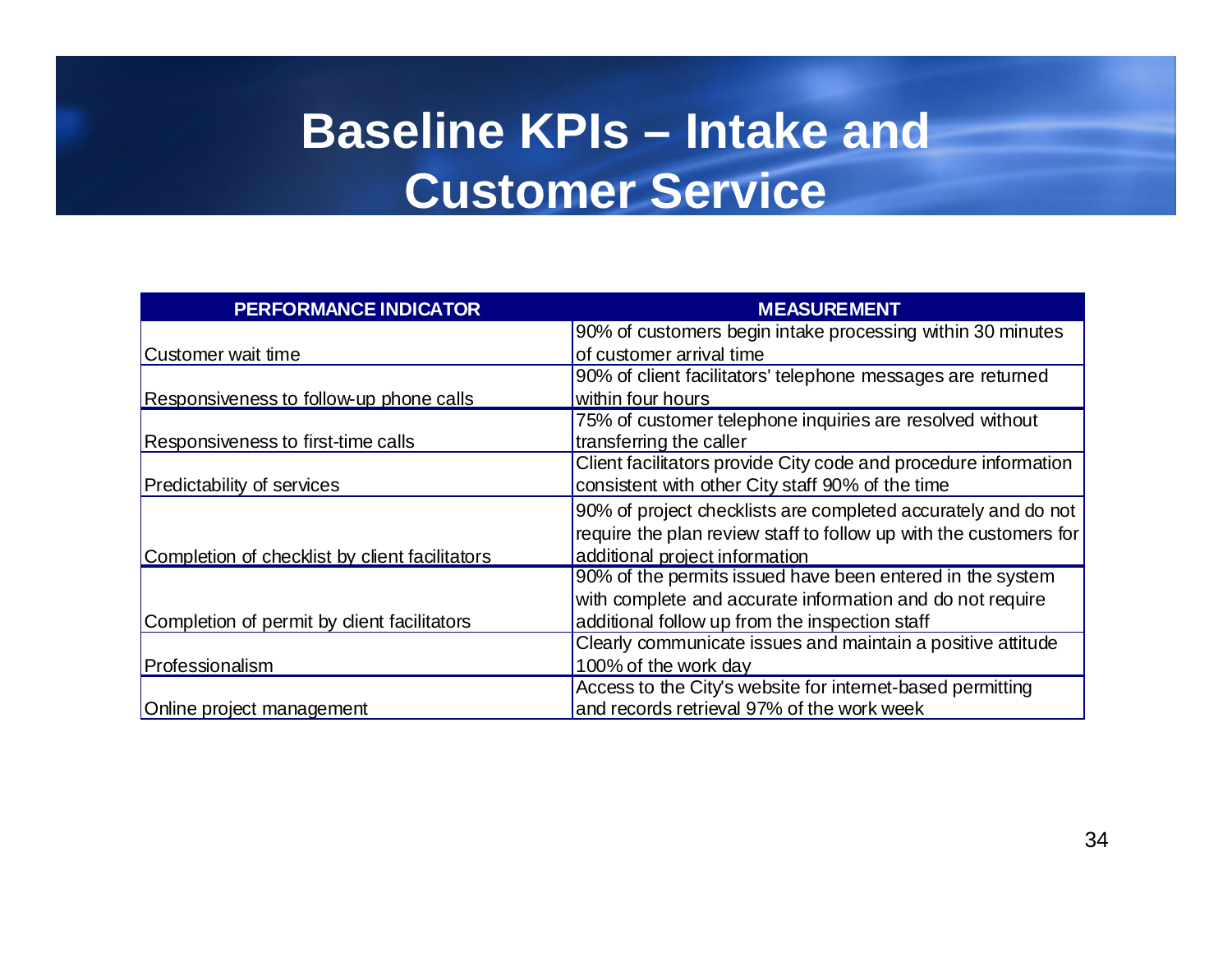#### **Baseline KPIs – Plan Review Summary**

| <b>PERFORMANCE INDICATOR</b>                            |                | <b>MEASUREMENT (Business Days)</b> |
|---------------------------------------------------------|----------------|------------------------------------|
|                                                         | <b>First</b>   | <b>Subsequent</b>                  |
|                                                         | <b>Review</b>  | <b>Reviews</b>                     |
| <b>Residential Building and Site - New Construction</b> |                |                                    |
| <b>Production Homes / Additions</b>                     | 5-7 days       | 3-5 days                           |
| <b>Custom Homes</b>                                     | 5-7 days       | 3-5 days                           |
| <b>Residential Building and Site - Alterations</b>      |                |                                    |
| Alterations                                             | 5-7 days       | $3-5$ days                         |
| <b>Commercial Building and Site - New Construction</b>  |                |                                    |
| Small Scale <sup>(1)</sup>                              | $10-15$ days   | 8-12 days                          |
| Large Scale <sup>(2)</sup>                              | $15 - 22$ days | 13-17 days                         |
| <b>Commercial Building and Site - Alterations</b>       |                |                                    |
| Small Scale <sup>(1)</sup>                              | $9-14$ days    | $7-12$ days                        |
| Large Scale <sup>(2)</sup>                              | $14 - 20$ days | 11-17 days                         |
| <b>Plan Review Completion</b>                           |                |                                    |
| Percentage of plan reviews completed in the KPI         |                |                                    |
| timeframe                                               | 90%            | 90%                                |

 $(1)$  Single-level commercial property <20,000 square feet.

 $(2)$  Single-level commercial property > 20,000 square feet, and all multi-level projects.

Note: More complex plans may require additional time such as variance review. Time required to advertise public notices, conduct hearings and seek required approvals would be in addition to the above times.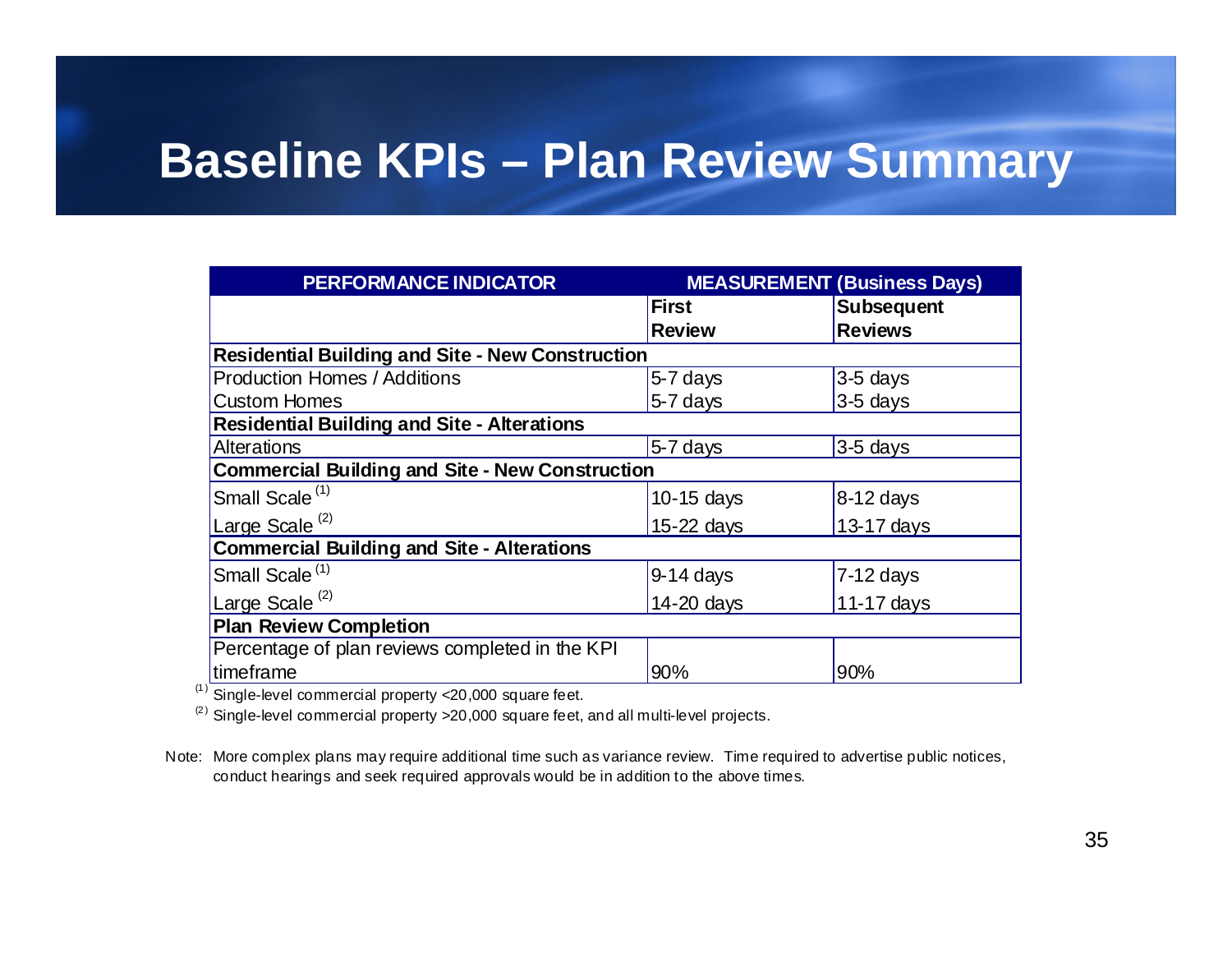#### **Baseline KPIs – Plan Review Detail**

| <b>PERFORMANCE INDICATOR</b>                           | <b>MEASUREMENT (Business Days)</b> <sup>(3)</sup> |                   |
|--------------------------------------------------------|---------------------------------------------------|-------------------|
|                                                        | <b>First</b>                                      | <b>Subsequent</b> |
| <b>Residential Building and Site</b>                   | <b>Review</b>                                     | <b>Reviews</b>    |
| <b>Production Homes / Alterations</b>                  | 5-7 days                                          | 3-5 days          |
| <b>Custom Homes (New Construction)</b>                 | 5-7 days                                          | 3-5 days          |
| <b>CSD</b> Intake                                      | 1 day                                             | 1 day             |
| <b>CSD Bldg/Site Plan Review</b>                       | 2-3 days                                          | $1-2$ days        |
| <b>Parks &amp; Recreation</b>                          | 1-2 days                                          | 1-2 days          |
| <b>CSD Processing</b>                                  | 1 day                                             | 1 day             |
| <b>Commercial Building and Site (New Construction)</b> |                                                   |                   |
| Small Scale <sup>(1)</sup>                             | 10-15 days                                        | 8-12 days         |
| <b>CSD</b> Intake                                      | 1 day                                             | 1 day             |
| CSD Site Review <sup>(4)</sup>                         | 3-5 days                                          | $2-3$ days        |
| <b>CSD Bldg Review</b>                                 | $2-3$ days                                        | $1-2$ days        |
| <b>Parks &amp; Recreation</b>                          | 3-5 days                                          | 3-5 days          |
| Fire                                                   | 3-5 days                                          | 3-5 days          |
| <b>CSD Processing</b>                                  | 1 day                                             | 1 day             |
| Large Scale <sup>(2)</sup>                             | 15-22 days                                        | 13-17 days        |
| <b>CSD</b> Intake                                      | 1 day                                             | 1 day             |
| CSD Site Review <sup>(4)</sup>                         | 5 days                                            | $2-3$ days        |
| <b>CSD Bldg Review</b>                                 | 3-5 days                                          | $2-3$ days        |
| <b>Parks &amp; Recreation</b>                          | 3-5 days                                          | 3-5 days          |
| Fire                                                   | 5-10 days                                         | 2-5 days          |
| <b>CSD Processing</b>                                  | 1 day                                             | 1 day             |

(1) Single-level commercial property <20,000 square feet.

 $(2)$  Single-level commercial property > 20,000 square feet, and all multi-level projects.

 $\frac{1}{3}$  Single-level commercial property >20,000 square feet, and all multi-level projects.<br><sup>(3)</sup> 90% of Plan Reviews completed in the time frame noted. Some review activities are performed concurrently.

 $(4)$  Note: Variances from historical New Commercial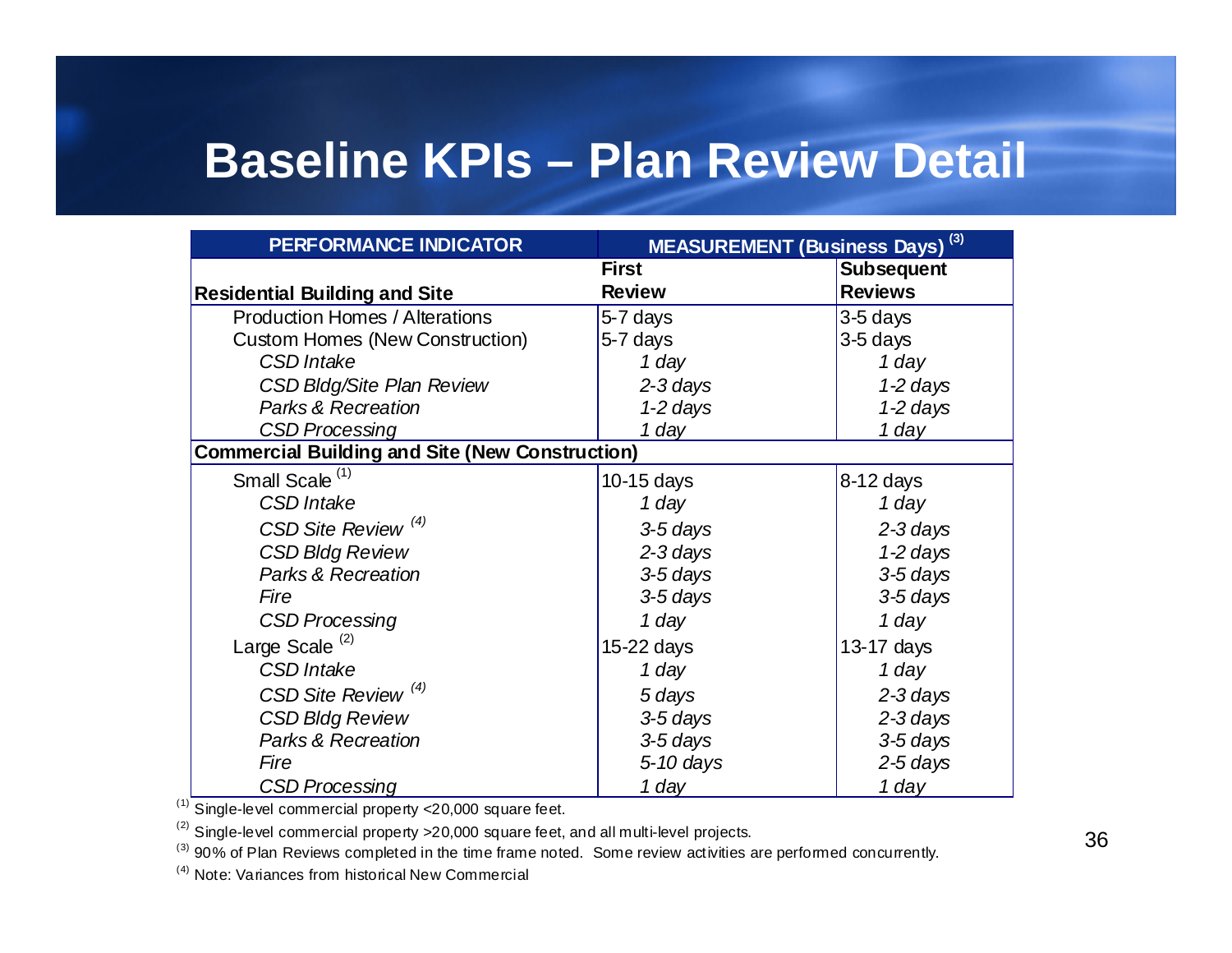#### **Baseline KPIs – Plan Review Detail**

| <b>PERFORMANCE INDICATOR</b>              | MEASUREMENT (Business Days) <sup>(3)</sup>            |                   |  |
|-------------------------------------------|-------------------------------------------------------|-------------------|--|
| <b>Commercial Building and Site</b>       | <b>First</b>                                          | <b>Subsequent</b> |  |
| (Alterations & Improvements)              | <b>Review</b>                                         | <b>Reviews</b>    |  |
| Small Scale <sup>(1)</sup>                | $9-14$ days                                           | $7-12$ days       |  |
| CSD Intake                                | 1 day                                                 | 1 day             |  |
| <b>CSD Site Review</b>                    | 2-4 days                                              | 1-3 days          |  |
| <b>CSD Bldg Review</b>                    | 2-3 days                                              | 1-2 days          |  |
| Parks & Recreation                        | 3-5 days                                              | 3-5 days          |  |
| Fire                                      | 3-5 days                                              | 3-5 days          |  |
| <b>CSD Processing</b>                     | 1 day                                                 | 1 day             |  |
| Large Scale <sup>(2)</sup>                | 14-20 days                                            | 11-17 days        |  |
| <b>CSD</b> Intake                         | 1 day                                                 | 1 day             |  |
| <b>CSD Site Review</b>                    | 4 days                                                | 2 days            |  |
| <b>CSD Bldg Review</b>                    | 3-4 days                                              | $2-3$ days        |  |
| Parks & Recreation                        | 3-5 days                                              | 3-5 days          |  |
| Fire                                      | 5-10 days                                             | 5-10 days         |  |
| <b>CSD Processing</b>                     | 1 day                                                 | 1 day             |  |
|                                           | 90% of plan review telephone messages are             |                   |  |
| Responsiveness to phone calls             | returned within four hours of receipt                 |                   |  |
|                                           | Plan reviewers provide City code and procedure        |                   |  |
|                                           | information consistent with other City staff 90% of   |                   |  |
| Predictability of services                | the time                                              |                   |  |
|                                           | 90% of project checklists are completed accurately    |                   |  |
|                                           | and do not require the plan review staff to follow up |                   |  |
| Completion of checklist by plan reviewers | with the customers for additional project information |                   |  |
|                                           | Clearly communicate issues and maintain a positive    |                   |  |
| Professionalism                           | attitude 100% of the work day                         |                   |  |

(1) Single-level commercial property <20,000 square feet.

(2) Single-level commercial property  $>20,000$  square feet, and all multi-level projects.  $\overline{37}$ 

(3) 90% of Plan Reviews completed in the time frame noted. Some review activities are performed concurrently.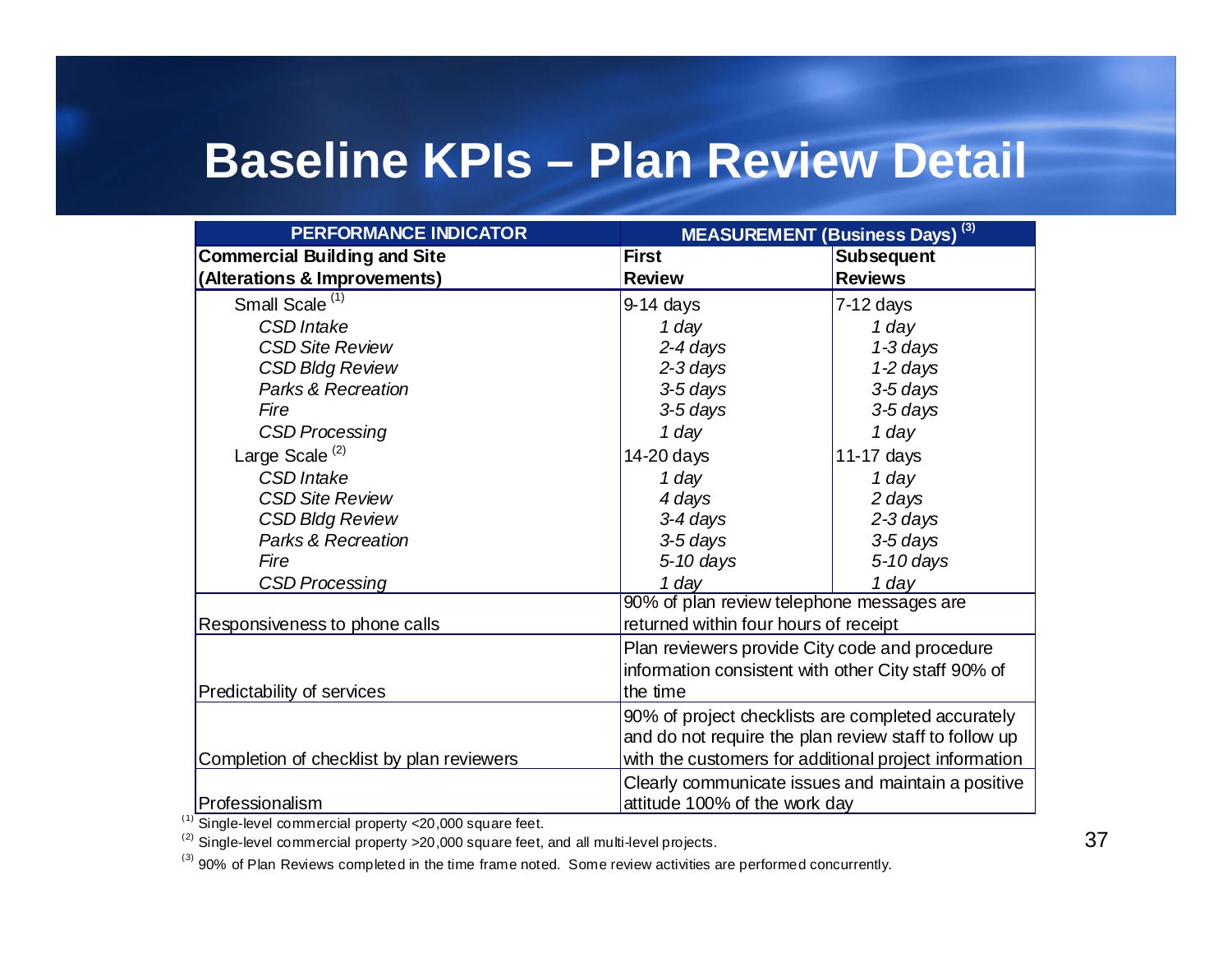## **Baseline KPIs – Plan Review Time for Consulting Departments**

| <b>PERFORMANCE INDICATOR</b>                       | <b>MEASUREMENT (Business Days)</b> <sup>(3)</sup> |
|----------------------------------------------------|---------------------------------------------------|
| <b>Commercial (New Construction)</b>               |                                                   |
| Small Scale <sup>(1)</sup>                         |                                                   |
| Zoning/LDC $(4)$                                   | 3-5 days                                          |
| <b>Urban Design</b>                                | 2-4 days                                          |
| Transportation                                     | 3-8 days                                          |
| Stormwater                                         | 3-5 days                                          |
| Water / Wastewater                                 | $5-15$ days                                       |
| Large Scale <sup>(2)</sup>                         |                                                   |
| Zoning/LDC $(4)$                                   | 3-5 days                                          |
| <b>Urban Design</b>                                | 2-5 days                                          |
| Transportation                                     | 5-10 days                                         |
| Stormwater                                         | 5 days                                            |
| Water / Wastewater                                 | 5-15 days                                         |
| <b>Commercial (Alterations &amp; Improvements)</b> |                                                   |
| Small Scale <sup>(1)</sup>                         |                                                   |
| Zoning/LDC $(4)$                                   | 3-5 days                                          |
| <b>Urban Design</b>                                | 2-4 days                                          |
| Transportation                                     | 3-8 days                                          |
| Stormwater                                         | 3-5 days                                          |
| Water / Wastewater                                 | $5-15$ days                                       |
| Large Scale <sup>(2)</sup>                         |                                                   |
| Zoning/LDC $(4)$                                   | 3-5 davs                                          |
| Urban Design                                       | 2-5 days                                          |
| Transportation                                     | $5-10$ days                                       |
| Stormwater                                         | 5 days                                            |
| Water / Wastewater                                 | $5-15$ days                                       |

 $(1)$  Single-level commercial property <20,000 square feet

 $(2)$  Single-level commercial property > 20,000 square feet, and all multi-level projects

 $^{(3)}$  90% of Plan Reviews completed in the time frame noted.

<sup>(4)</sup> More complex plans may require additional time such as variance review. Time required to advertise public notices, conduct hearings and seek required app rovals would be in addition to the above times.

Note: The times on this page are outside of the CSD review times.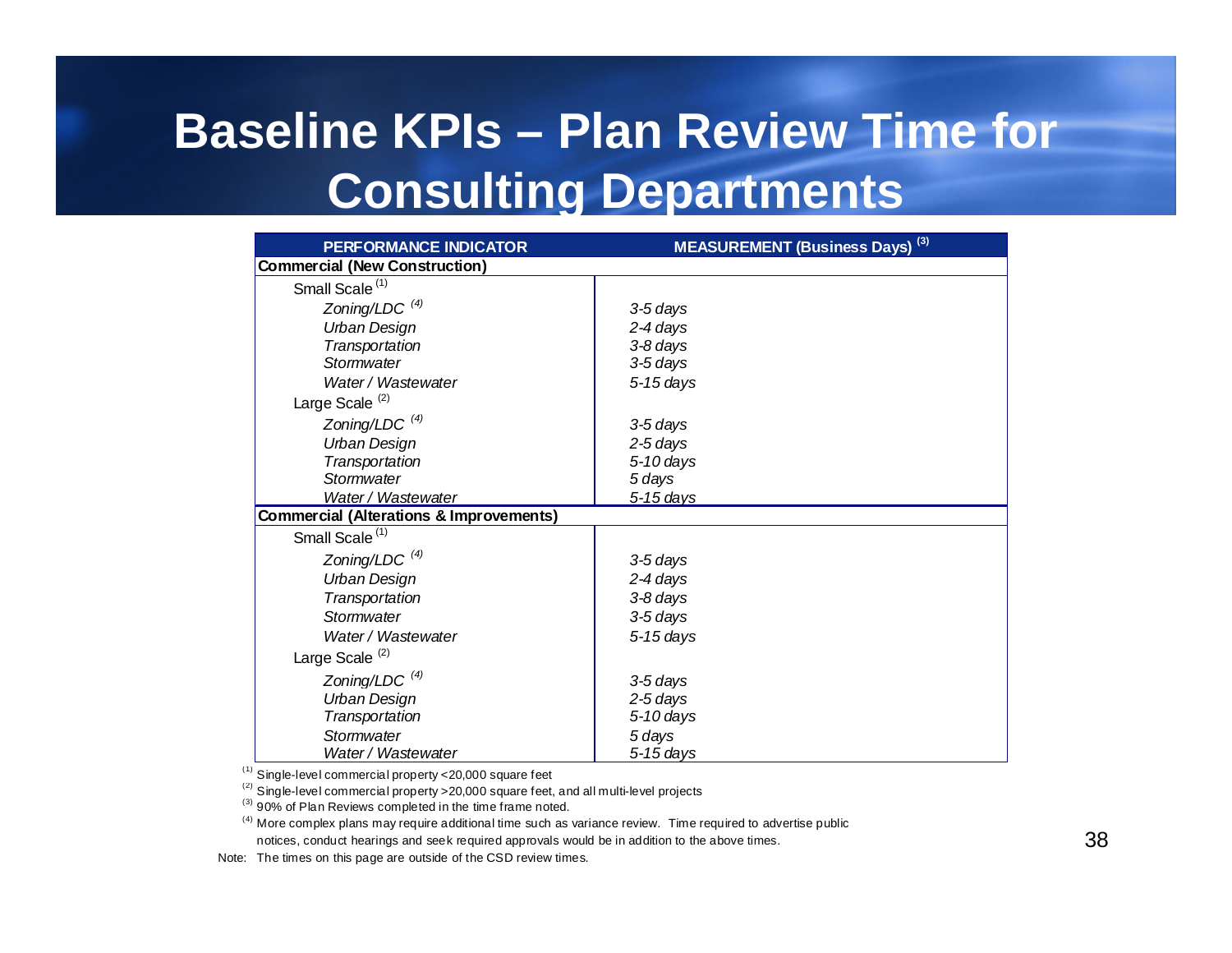# **Baseline KPIs – Inspections**

| PERFORMANCE INDICATOR       | <b>MEASUREMENT</b>                                                                        |
|-----------------------------|-------------------------------------------------------------------------------------------|
| Inspection response time    | Inspectors perform inspections within 24 hours of customer request<br>for 90% of requests |
| Accessibility of inspectors | 90% of Inspector phone messages are returned within four hours of<br>receipt              |
|                             | Inspectors provide City code and procedure information consistent                         |
| Predictability of services  | with other City staff 90% of the time                                                     |
|                             | 90% of inspection checklists are accurate and do not require                              |
| Inspection checklists       | corrective follow-up action                                                               |
|                             | Clearly communicate issues and maintain a positive attitude 100% of                       |
| Professionalism             | the work day                                                                              |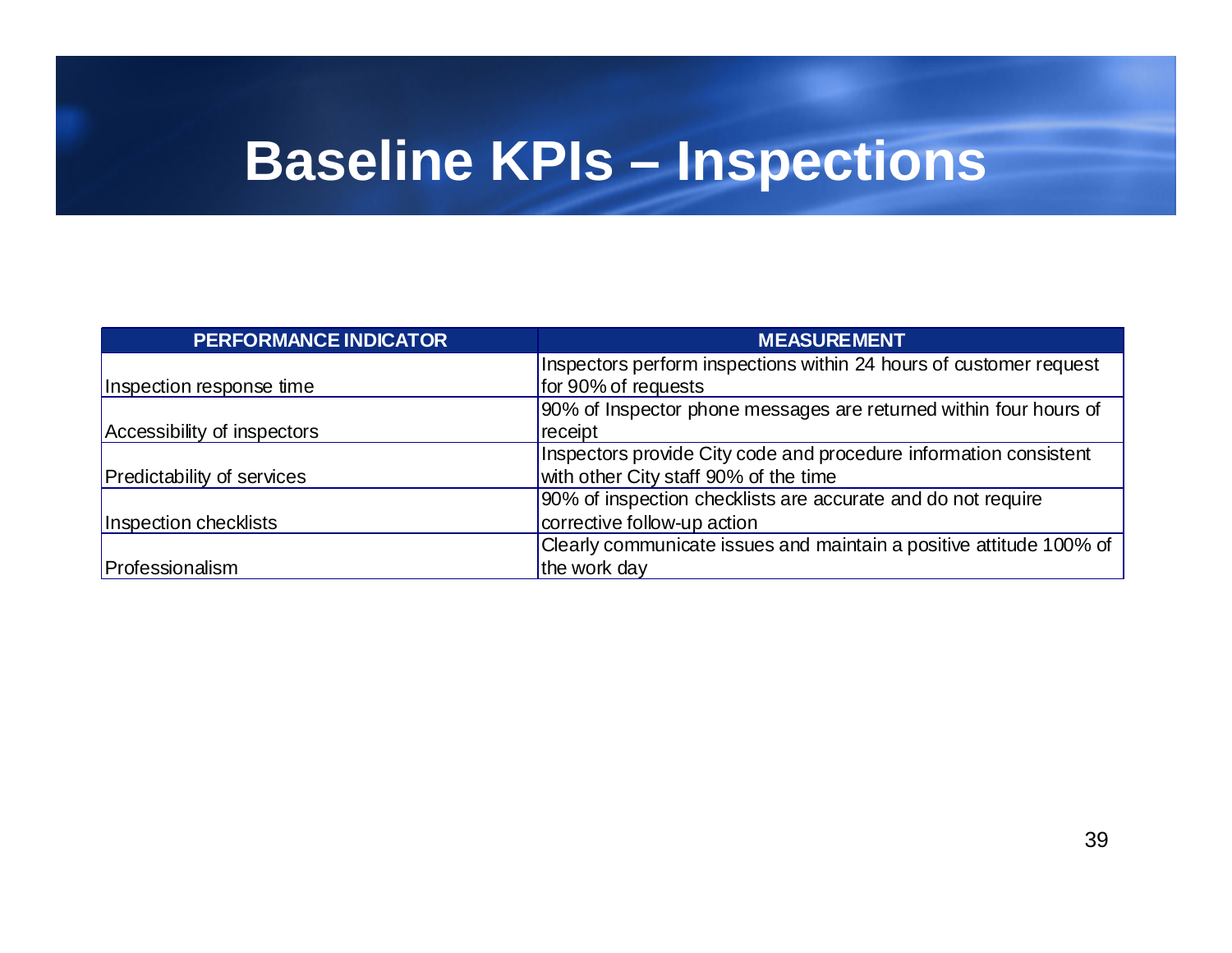### **Next Steps – Overview**

CSD should consider the following areas to enhance performance and benefit further from established key performance indicators:

- 1. Data Collection
	- CSD needs to collect sufficient information to report performance
- 2. Reporting
	- CSD should report performance timely to stakeholders
- 3. Data Analysis
	- CSD will gain an understanding of performance compared to the baseline KPIs and refine the KPIs to meet operational needs
- 4. Process Improvements
	- CSD's performance improvements may lead to improved financial stability and the ability to establish CSD financial KPIs and inter-agency agreements with other City departments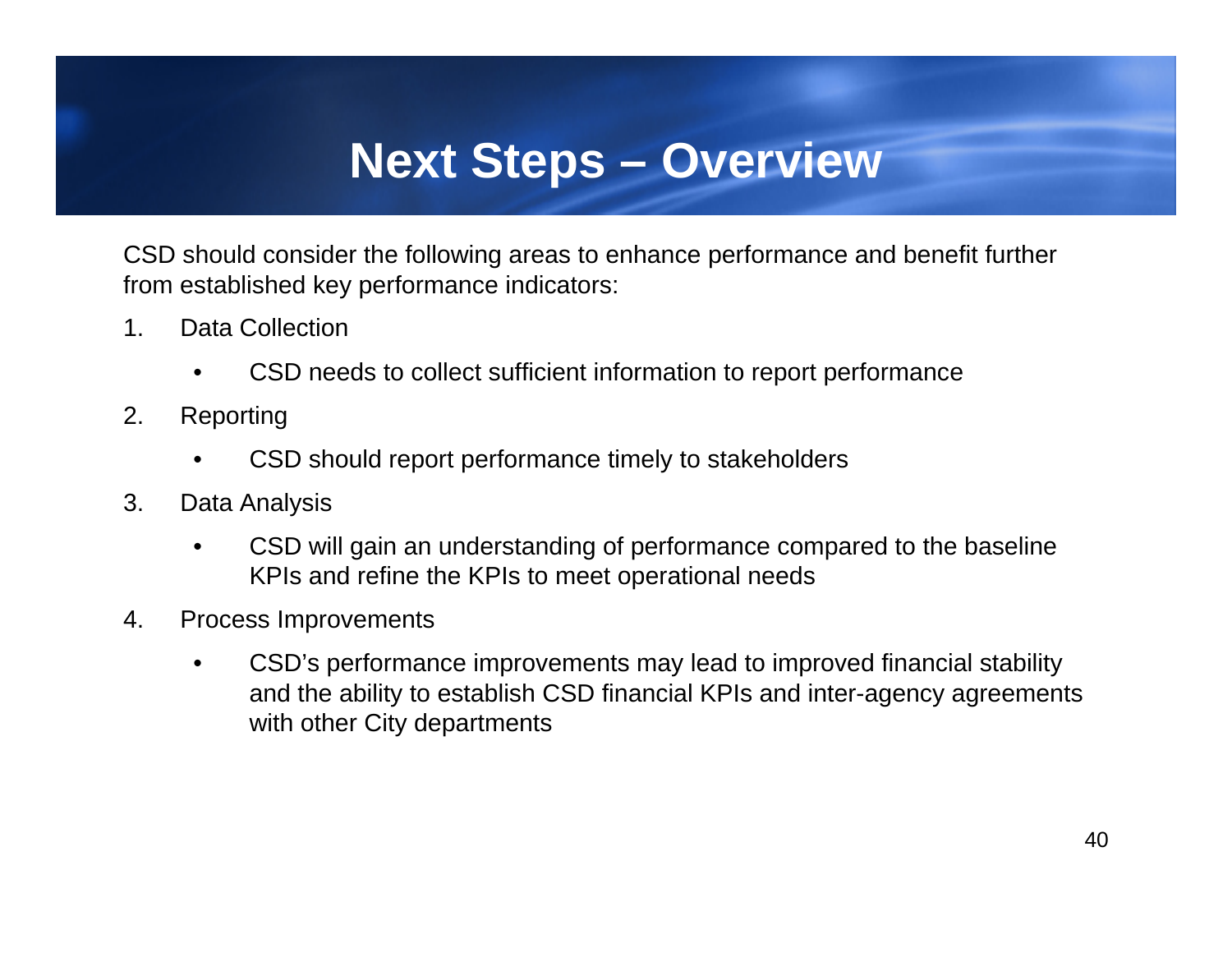### **Next Steps – Data Collection**

- Identify potential system replacement for the Plan Review Log database or update the existing plan review data collection and monitoring process including:
	- ¾Format database fields for consistent data collection
	- ¾Align plan category codes with KPI metrics
- Expand data collection activities to include CSD Customer Service and Intake and Inspection KPIs
- Train CSD personnel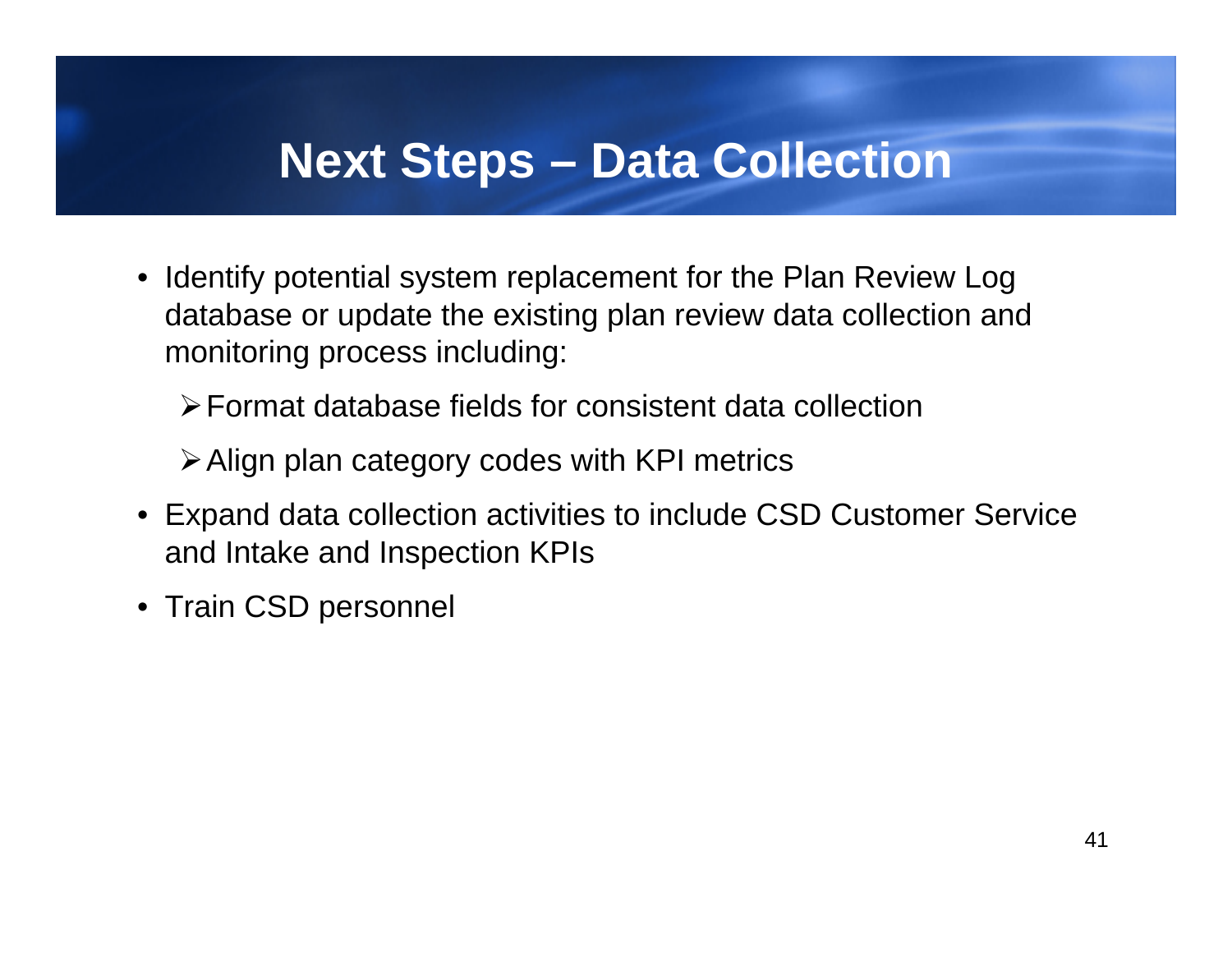### **Next Steps – Reporting**

- Develop meaningful dashboards to reflect CSD performance
- Monitor baseline KPI results and adjust to meet management's needs and the changing economy
- Identify the variances in permitting approval timeframes
- Customer time / slack time in overall permit process time
- Internal timeframes for plan review disciplines
- Present KPIs to other City departments as basis for inter-agency agreements
- Distinguish call types and report transfer rates by type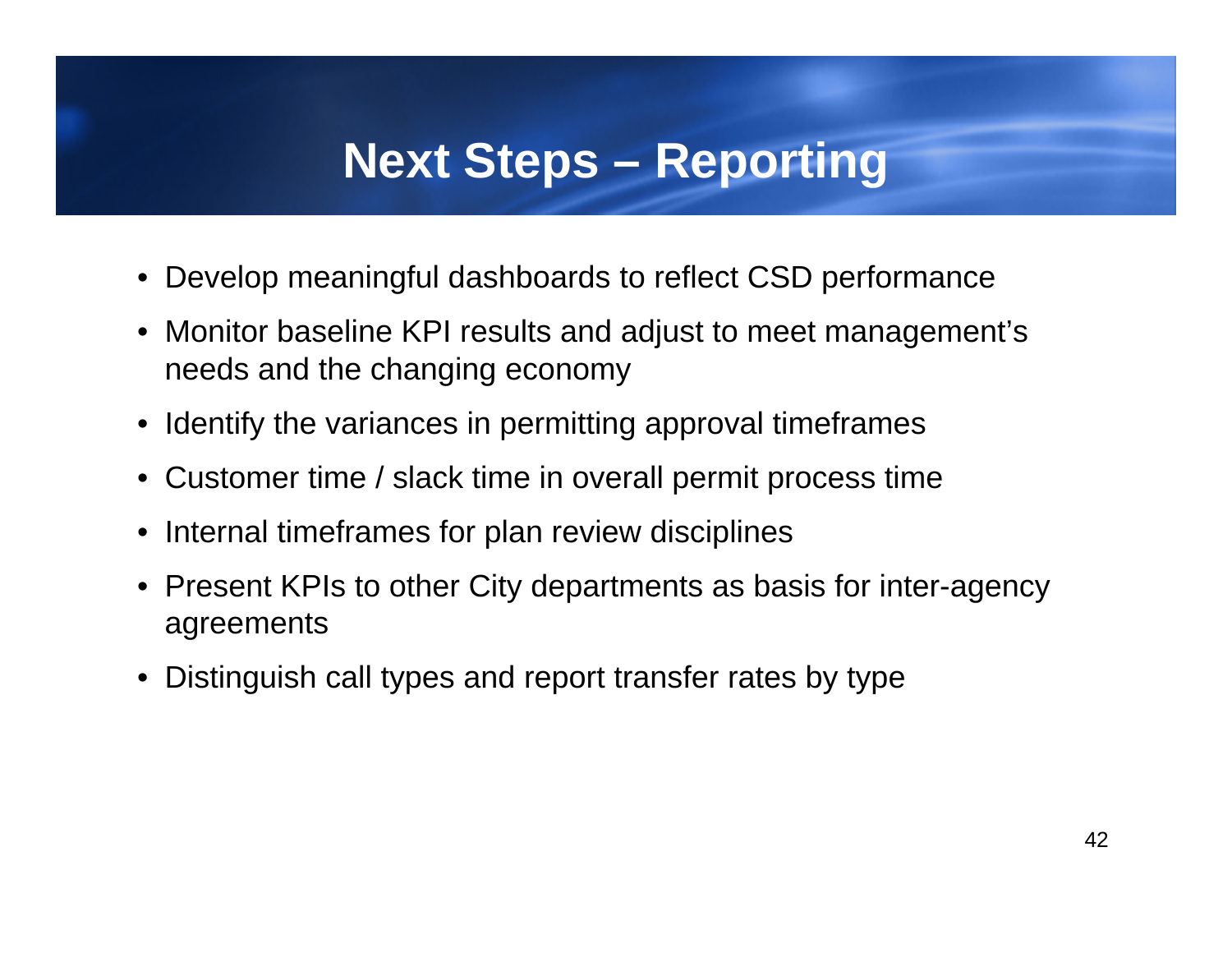#### **Next Steps – Data Analysis**

- Identify opportunities to increase the average number of plan review approvals during first and second plan review submission.
- Identify incentives to increase accuracy of submitted plans and reduce processing time, such as reviewing the fee structure for incentives and penalties, and extend use of Preliminary Plan Reviews (PPRs).
- Reducing the number of re-submissions should reduce overall time per plan, decrease cycle time, and increase throughput.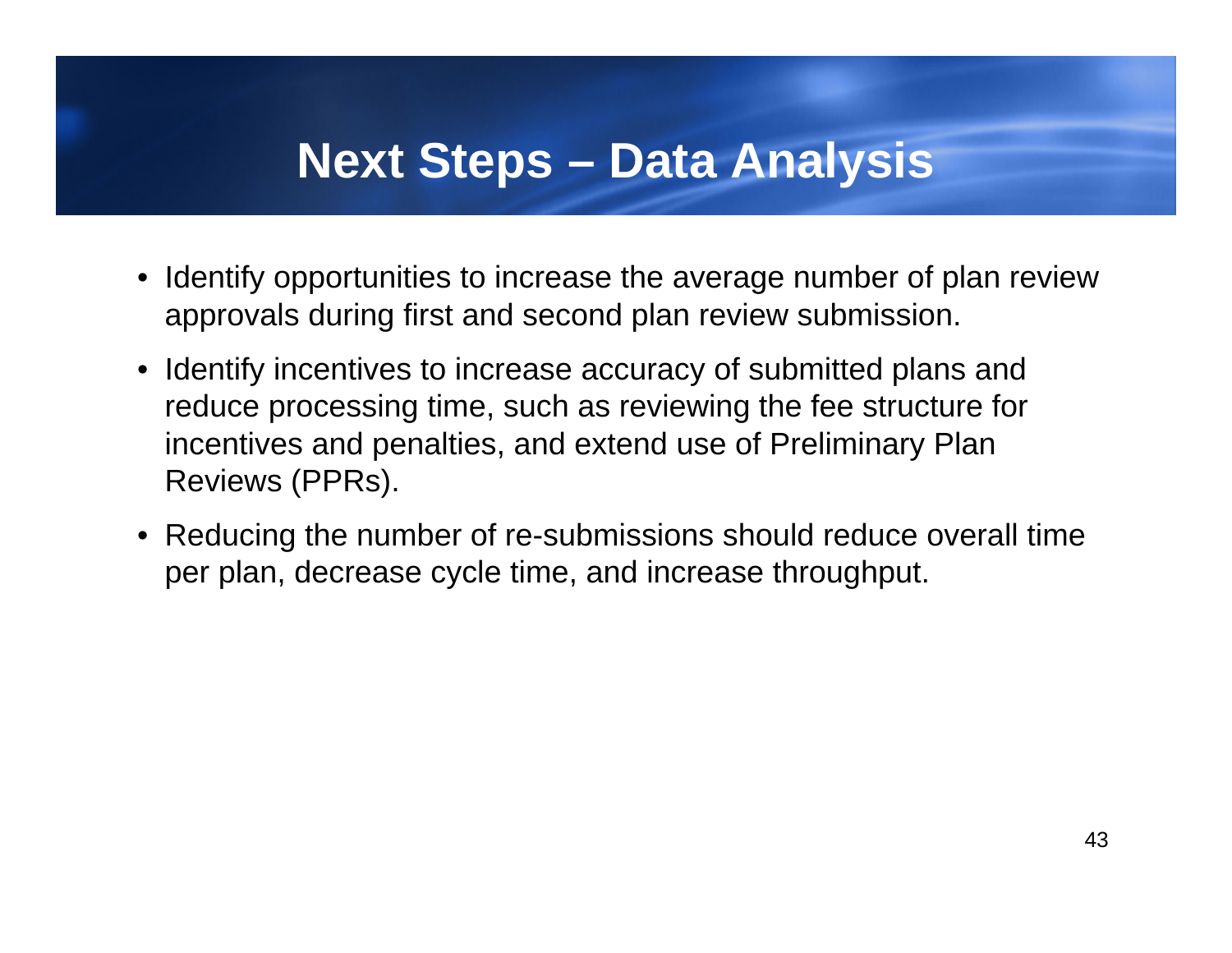### **Next Steps – Process Improvements**

#### Interagency Agreements

• Format inter-agency agreements with other City departments that include performance objectives, tracking and reporting

#### Change Management

- Professional development program including training requirements and knowledge standards by employee grade
- Evaluate market conditions and develop contingencies for CSD response to demand elasticity